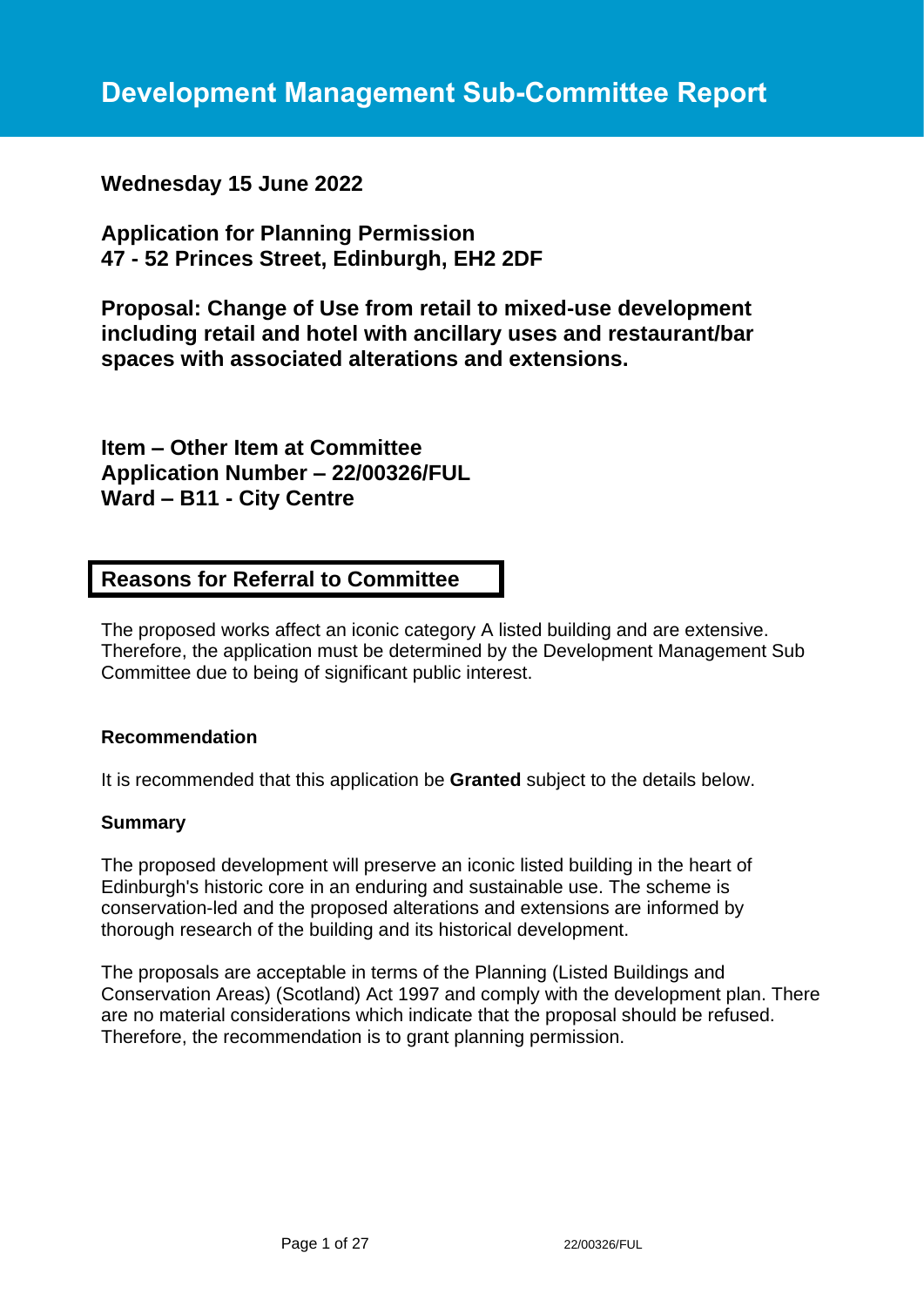# **SECTION A – Application Background**

## **Site Description**

The application relates to the former Jenners department store, comprising the original building on Princes Street/South St David Street, early extension on the corner of South St David Street/Rose Street, parts of later buildings at 50-52 Princes Street and 2-12 and 14-20 Rose Street and the basement and part of the ground floor of 3-9 Rose Street.

47-52 Princes Street and 2-14 South St David Street

The former purpose-built department store by W Hamilton Beattie, dating from 1895, is an early Renaissance style, six storey building constructed in pink polished ashlar sandstone with red and white glazed brick rear elevations, extensive masonry detailing and a canted seven-storey corner tower. The plan form is in two sections to accommodate the northwards rise of South St David Street. The facade windows are mainly plate-glass casement and the roof pitches are finished in grey slate.

The original interior plan form was innovative in layout and design to encourage interaction between shoppers and customer circulation throughout the store, comprising principal retail spaces at ground to third floor level, a central top-lit gallery and double-height entrance space from Princes Street with a mezzanine tearoom. These spaces have been altered over time, notably the removal of the grand stair at the northern end of the gallery and flooring over of the mezzanine level. The historic detailing is elaborate, influenced by Moorish and Jacobean styles.

The section on the corner of South St David Street and Rose Street is a 1905 extension by Beattie's partner, A R Scott, mimicking the original external facades, but with a plainly detailed, open-plan floorplate interior to display furniture and large goods. The proposed design included elaborate roof-top and wallhead detailing with a feature corner town, but the constructed roof was scaled back to a simpler corner roof parapet and mansard roof with dormers.

The former store extends into the basement to second floor levels of the adjoining building on Princes Street (nos. 50-52) which is a 1966 sandstone-clad extension by Tarbolton and Ochterlony to their Mount Royal hotel of 1955 adjoining to the east.

The building is category A listed (listed building reference: LB29505, listed on 14 December 1970).

#### 2-12 Rose Street and 14-20 Rose Street

These four and three-storey, unlisted buildings were erected in 1959-60 and circa 1977 respectfully as extensions to the existing Jenners store, with two link bridges of two and three storeys connecting with the 1905 block. The structures are simply detailed with yellow sandstone facades, a pink sandstone surround at nos. 2-12 and red granite-clad shopfronts. The Marks and Spencer store occupies the ground and basement floors of these buildings.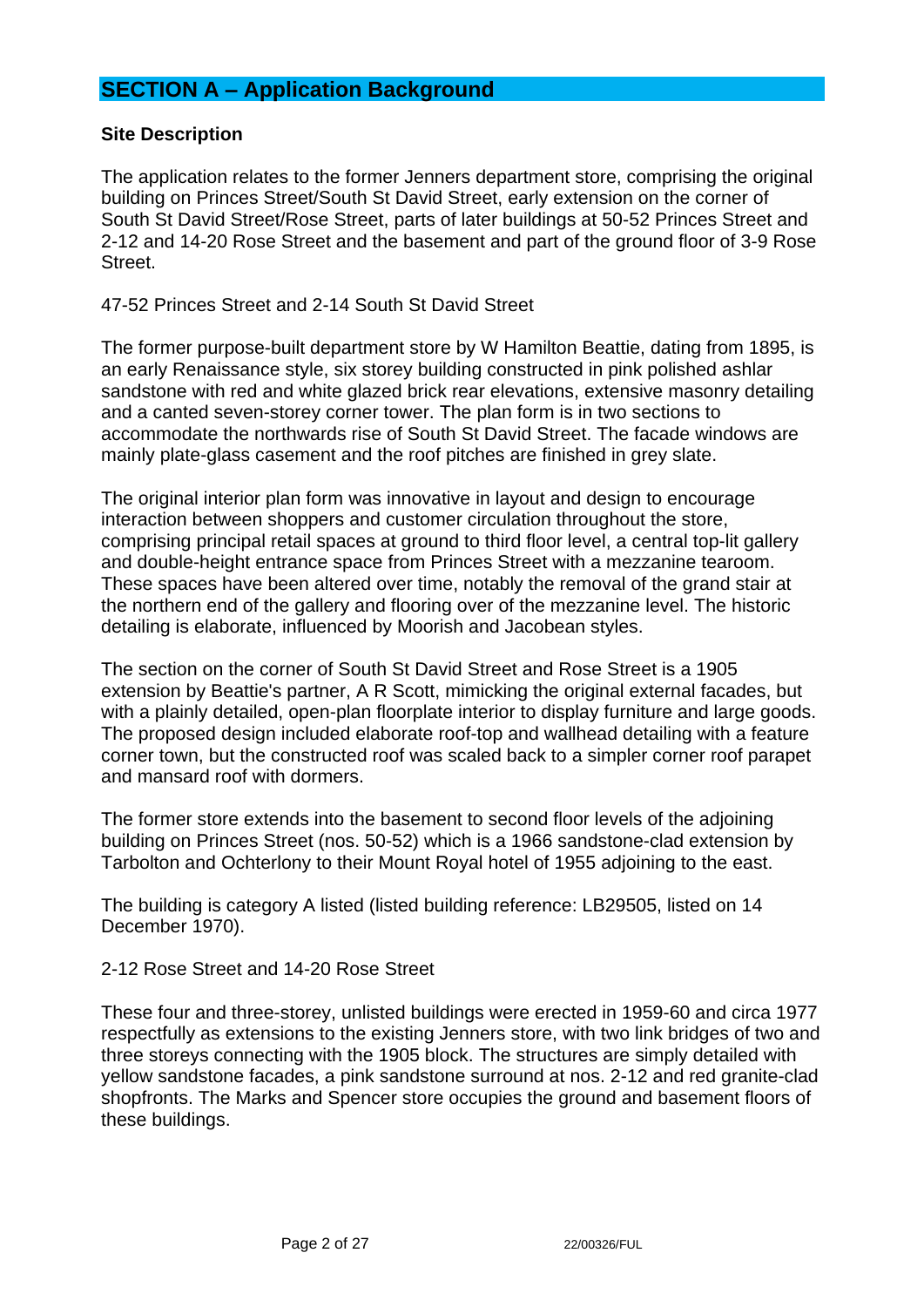The site is within the Old and New Towns of Edinburgh World Heritage Site and New Town Conservation Area and is within the immediate settings of several listed buildings and structures, notably:

- − the former Scottish Widows Fund and Life Assurance Society by Basil Spence and Partners at 9 and 10 St Andrew Square (category A listed, listed building reference: LB43349, listed on 28 March 1996);
- − the Scott Monument in East Princes Street Gardens (category A listed, listed building reference: LB27829, listed on 14 December 1970);
- − the Melville Monument in St Andrew Square (category A listed, listed building reference: LB27816, listed on 13 January 1966);
- − 3-9 Rose Street, including the Abbotsford Bar and former Jenners workshop (category B listed, listed building reference: LB30151, listed on 12 December 1974); and
- − The Old Waverley Hotel at 42-46 Princes Street and 1 South St David Street (category B listed, listed building reference: LB29504, listed on 19 December 1979).

East Princes Street Gardens, part of the New Town Gardens Designed Landscape (reference: GDL00367), is situated to the south of the site.

The surrounding area is in mixed, predominantly commercial, use including shops, offices, hotels, restaurants and bars.

## **Description Of The Proposal**

The application is for the redevelopment and change of use of the existing premises from Class 1 retail to form a new combined retail, hotel and hospitality development with the following key use and ancillary areas:

- − 5,132sqm of Class 1 retail at basement to first floor level within the 1895 building and adjoining 1960's building on Princes Street;
- − a 96-bedroom hotel (Class 7) on the upper floors of the original building, entire 1905 extension (including a bar within an added seventh floor) and Rose Street buildings;
- − 1,373sqm of Class 3 food and drink at second floor level of the 1895 building;
- − ancillary gym within an altered fifth floor of the west wing of the original building; and
- − plant and services within a new roof extension on South St David Street, on the third, fourth and new sixth floor of the above west wing and in various basement areas.

The most significant proposed external alterations and extensions are as follows:

### 1895/1905 building

− erect a new sixth/seventh floor with a natural slate and zinc finished mansard roof, traditional style dormers on the Princes Street elevation and an extension to the south stair tower above the existing mansard roof structures on Princes Street and South St David Street, involving the re-use of the original brattishing and removal of two hipped sections of roof and later plant room structures;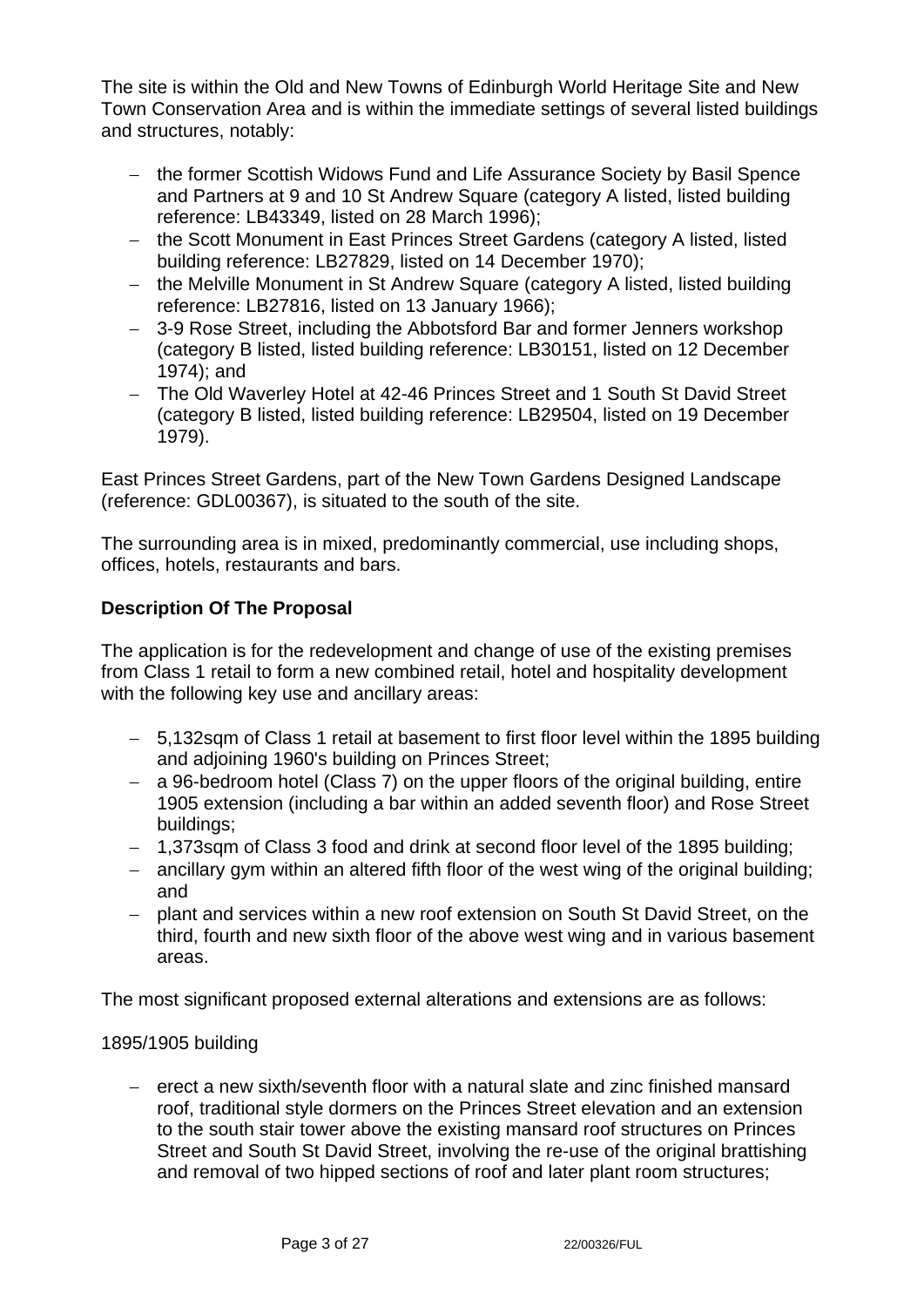- − remove the existing corner parapet, sixth floor and plant room additions of the 1905 block and install an elaborately detailed, sandstone-constructed corner tower and a new sandstone-faced sixth floor with paired windows and natural slate-finished, mansard-roofed seventh floor with contemporary style, leadcovered dormers on the Rose Street elevation;
- − infill twelve windows on the rear Rose Street elevation of the 1905 block with glazed brick to match the existing elevation;
- − remove the infill floors above the ground floor mezzanine of the 1895 building and reinstate a cupola to match the original form;
- − remove the existing fifth floor of the west wing and erect a taller fifth level and new sixth floor finished in red brick with a flat metal-louvred roof covering external plant within the sixth floor);
- − replace the modern doors at the historic store's Princes Street entrance and replace with re-interpreted versions of the original doors on the 1895 footprint, restore altered elements of the original shopfronts on South St David Street where later ventilation grilles and thicker mullions have been added, reinstate prism glazing to stallrisers and install fire exit doors in place of existing windows on this elevation; and
- − remove the existing modern entrance doors and two shop windows on the Rose Street elevation of the 1905 block, reinstate a shop window in place of the doors and install new entrance doors in the former shop windows openings with a new metal entrance canopy above.

### 1966 building

- − remove the existing windows and cladding of the 1966 extension up to third floor level and install a new facade to match the existing second and third floor elevations, but with a heightened shopfront and double-glazed windows, reusing the original sandstone cladding.
- 2-12 Rose Street and 14-20 Rose Street
	- remove the entire facades/roof structures of the unlisted Rose Street buildings, retaining the building frames and form a five-storey building with a sandstoneclad, contemporary style, unifying facade with granite shopfronts, metal windows and an accessible green roof; and
	- − demolish the existing two bridge links and erect a new single bridge link, using the existing sandstone and matching material where required.

### Public Realm

erect three new street lighting columns on the pavement edge of the west side of South St David Street to align with the existing historic street column which will be refurbished; and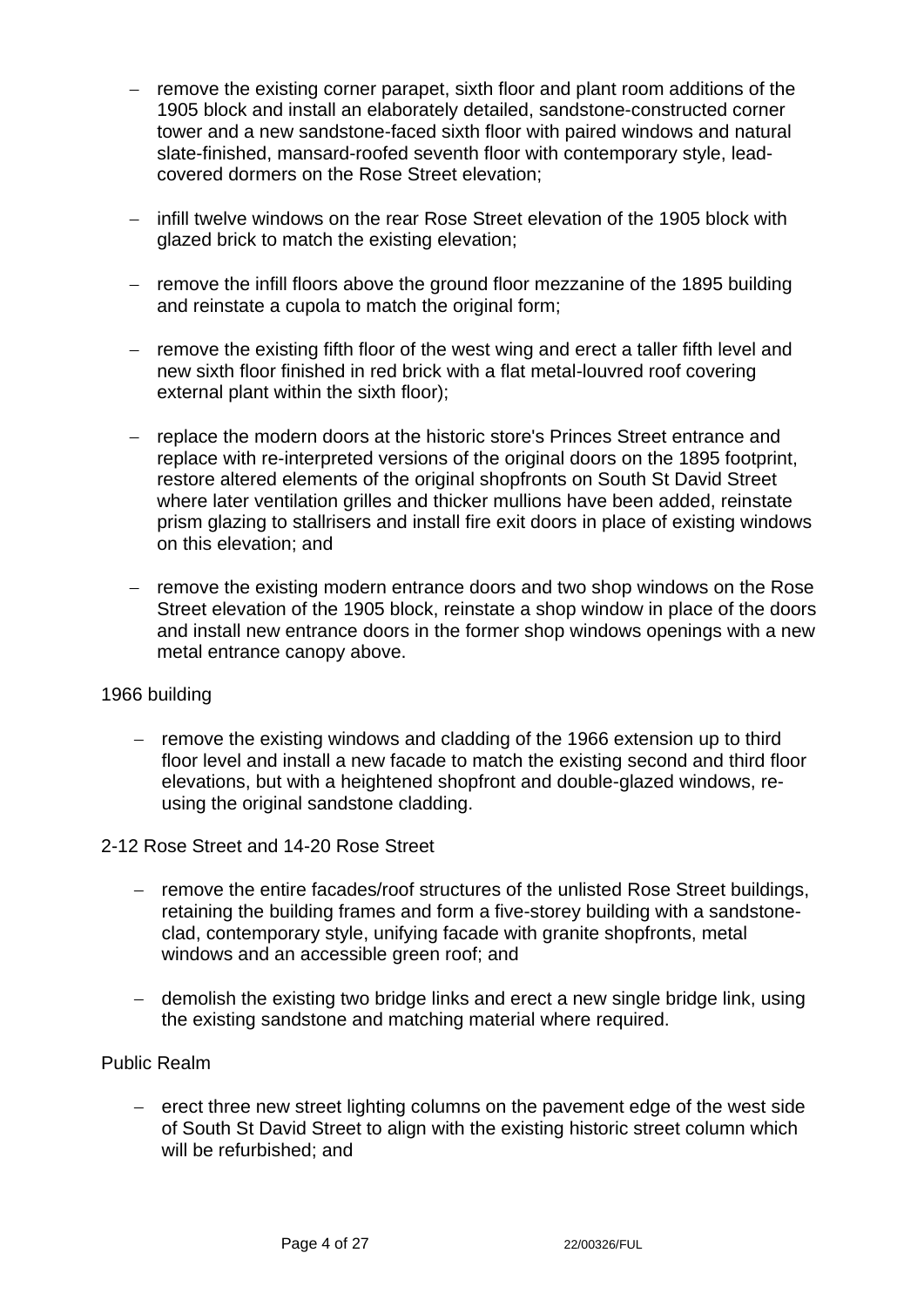− install a series of bollards on Rose Street around the new entrance canopy to protect this structure against damage from service vehicles.

## Cycle Parking

− form a secure cycling parking store to accommodate up to 30 bikes in stacked racks at basement level within the building at 3-9 Rose Street.

#### Internal Alterations

The proposed internal alterations, window alterations and lighting fixings form part of the associated application for listed building consent (application reference 22/00327/LBC).

### **Supporting Information**

- − Planning Statement;
- − Heritage and Townscape Statement;
- − Design and Access Statement;
- − Townscape and Visual Impact Assessment including verified views;
- − Economic Benefits Statement;
- − Sustainability Statement and S1 Form;
- − Surface Water Management Plan;
- − Archaeological Written Scheme of Investigation;
- − Noise Impact Assessment;
- − Transport Statement and
- − Preliminary Bat Roost Assessment.

#### **Relevant Site History**

02/00050/FUL 47-52 Princes Street **Edinburgh** EH2 2DF Removal of existing projecting canopy over shop front, alterations to shop fronts and shop entrances and replacement of shop entrance signage **Granted** 8 March 2002

### **Other Relevant Site History**

Not applicable.

#### **Pre-Application process**

Pre-application discussions took place on this application.

### **Consultation Engagement**

Transportation Planning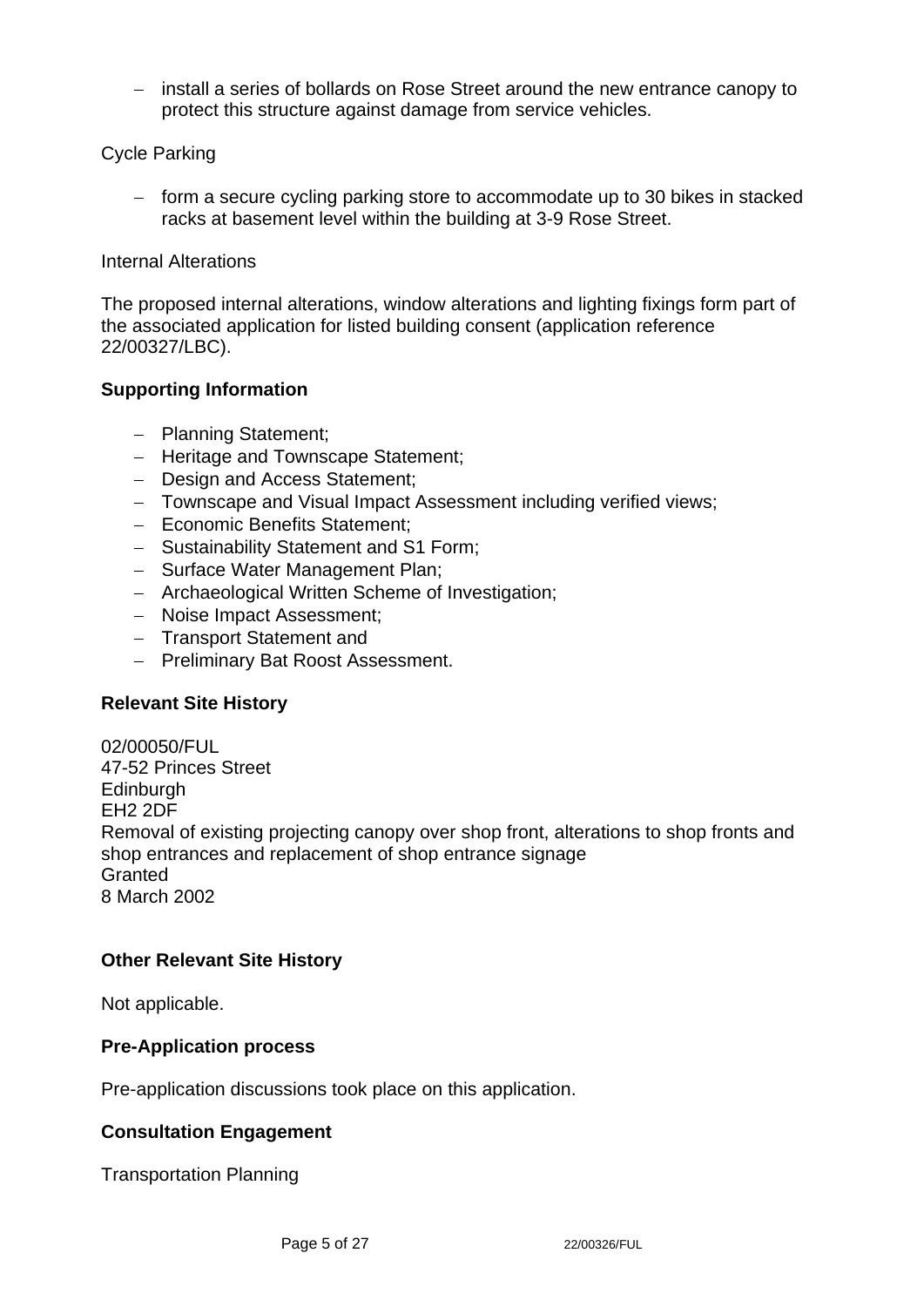Historic Environment Scotland

New Town/Broughton Community Council

Edinburgh World Heritage

Archaeologist

Environmental Protection

Edinburgh Access Panel

Refer to Appendix 1 for a summary of the consultation response.

### **Publicity and Public Engagement**

**Date of Neighbour Notification:** 7 February 2022 **Date of Renotification of Neighbour Notification:** Not Applicable **Press Publication Date(s):** 11 February 2022; **Site Notices Date(s):** 8 February 2022; **Number of Contributors: 6**

## **Section B - Assessment**

#### **Determining Issues**

Due to the proposals relating to a listed building(s) and being within a conservation area, this report will first consider the proposals in terms of Sections 59 and 64 of the Planning (Listed Buildings and Conservation Areas) (Scotland) Act 1997 (the "1997 Heritage Act"):

- a) Is there a strong presumption against granting planning permission due to the proposals:
	- (i) harming the listed building or its setting? or
	- (ii) conflicting with the objective of preserving or enhancing the character or appearance of the conservation area?
- b) If the strong presumption against granting planning permission is engaged, are there any significant public interest advantages of the development which can only be delivered at the scheme's proposed location that are sufficient to outweigh it?

This report will then consider the proposed development under Sections 25 and 37 of the Town and Country Planning (Scotland) Act 1997 (the 1997 Act):

If the proposal is in accordance with the development plan the determination should be to grant planning permission unless material considerations indicate otherwise?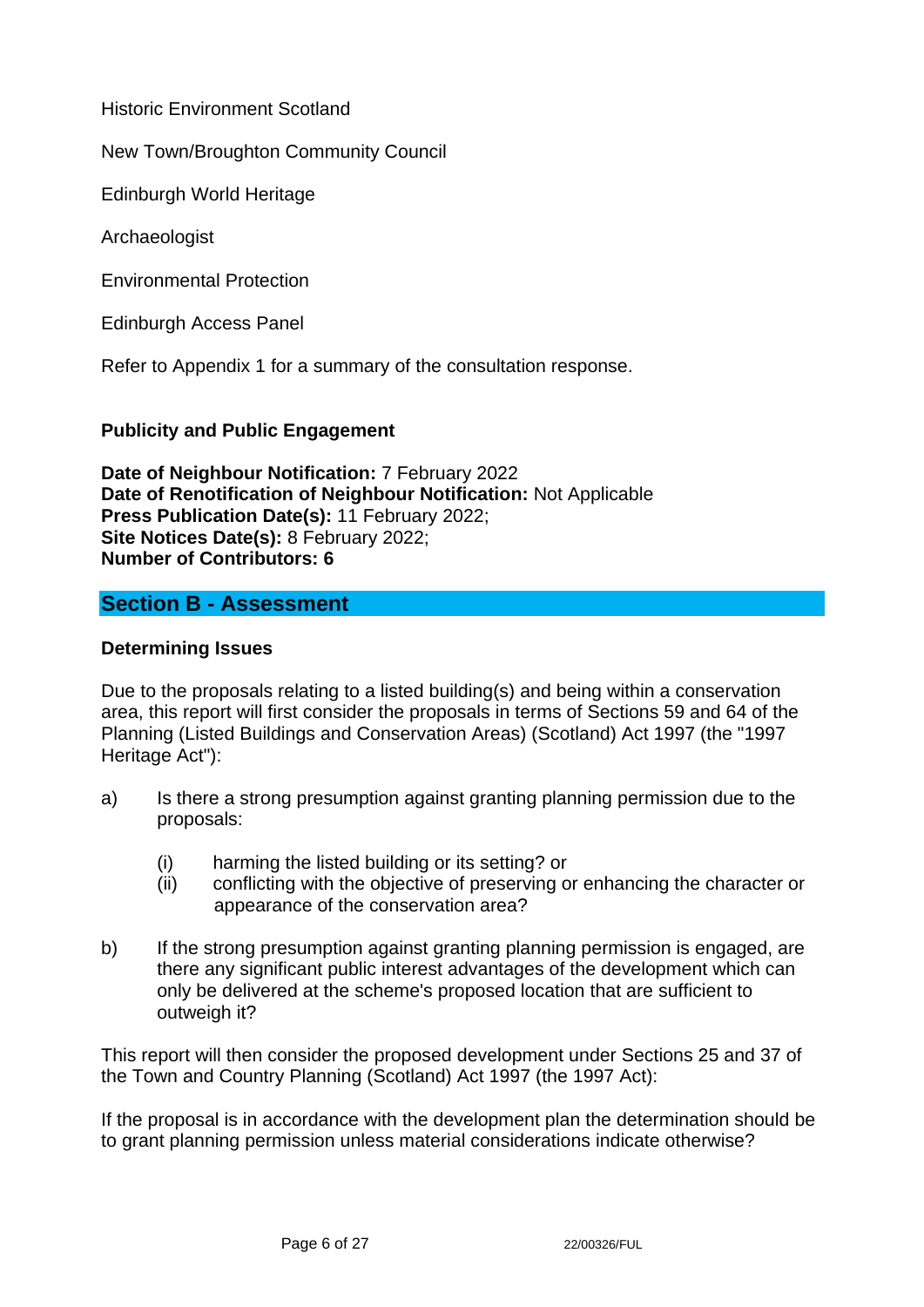If the proposal is not in accordance with the development plan the determination should be refuse planning permission unless material considerations indicate otherwise?

In the assessment of material considerations this report will consider:

- − the Scottish Planning Policy presumption in favour of sustainable development, which is a significant material consideration due to the development plan being over 5 years old;
- − equalities and human rights;
- − public representations and
- − any other identified material considerations.

## **Assessment**

To address these determining issues, it needs to be considered whether:

# **a) The proposals harm the listed building and its setting?**

Section 59 (1) of the Planning (Listed Building and Conservation Areas) (Scotland) Act 1997 states:

*"In considering whether to grant planning permission for development which affects a listed building or its setting, a planning authority or the Secretary of State, as the case may be, shall have special regard to the desirability of preserving the building or its setting or any features of special architectural or historic interest which it possesses."*

The following HES guidance is relevant in the determination of this application:

- − Managing Change: Reuse and Adaptation of Listed Buildings
- − Managing Change: Roofs

## Character of 47-52 Princes Street and 2-14 South St David Street

The conservation-led redevelopment of this iconic, landmark listed building in appropriate and sustainable long-term uses is welcomed. Any proposed significant removals/additions have been considered against the importance of retaining and restoring as much historic fabric as possible whilst providing necessary and sustainable facilities and services for the new uses. The supporting information is comprehensive and informative in terms of understanding the history and significance of the constituent parts of this former department store and assessing the proposed alterations and extensions.

## Rooftop Additions and Associated Alterations

The most significant external alterations proposed are at roof level to accommodate hotel bedrooms, air handling units and a roof-top bar. A minimum number of hotel rooms are required in terms of commercial viability, given the additional costs associated with the sensitive conversion this category A listed building and the roof-top location of plant required for the new development is a deliberate strategy to protect the most significant internal historic spaces from damaging and intrusive service installations.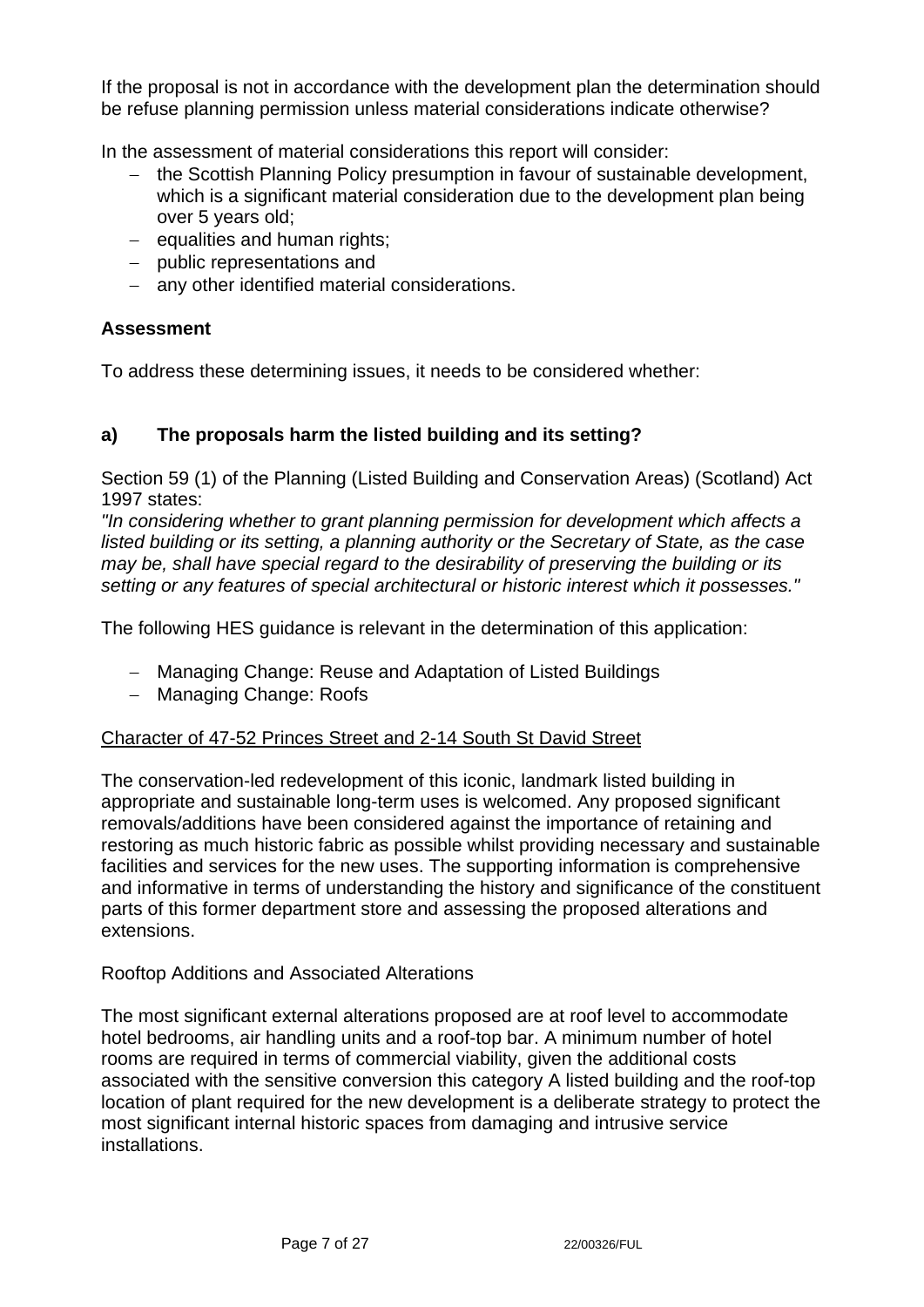Although the proposed new corner turret on the South St David Street/Rose Corner and rooftop extension/facade alteration on the Rose Street elevation are significant interventions, a hotel of the grand character proposed requires a feature space of equally high calibre. None of these significant extensions and alterations will harm the historic or architectural integrity of the listed building as demonstrated below.

The existing roofscape behind the wallhead detailing and mansard roof on the principal elevations is incoherent comprising an altered inner mansard (lead-covered), utilitarian/later coverings on the flat roof sections and added plant structures of functional, flat-roofed form and brick/render finish. These alterations and additions are of neutral or negative significance, so the removal of these later features and creation of a rational roofscape is acceptable in principle, on the basis that the added roof height and altered profile has no detrimental impact on historic or architectural character.

The proposed new sixth/seventh floor is of appropriate mansard form and materials, retaining the original masonry wallhead structures and a significant portion of the hipped roof structures behind. The Princes Street elevation will incorporate three new dormers on the upper roof pitch which follow the curved head design and general proportions of the historic dormer below and the 1920s' brattishing will be re-used along the new ridge line. Historic Environment Scotland advises that the new dormer windows should replicate the existing dormer window, but this could lead to confusion over original and modern fabric, so a sensitive interpretation of the original design is appropriate. Chimney pots will be reintroduced on the stacks to the west of the corner tower which will restore an original roofscape feature whilst emphasising the height of the historic building and reducing the visual impact of the new roofline. The added roof section nearest the corner tower on the South St David Street elevation has a hipped end to ensure that it does not impinge visually on this important structure and the massing of the remaining part of the roof extension will be broken up by the new stair core enclosures. A lead bull-nose detail will mark the line of the historic ridge height and create a horizontal division of the new external roof pitches in keeping with the general floor heights.

Whilst the extended roof will be visible from East Princes Street Gardens (see Viewpoint 8), North Bank Street (see Viewpoint 13) and Mound Place (see Viewpoint 12), current views are marred by the conspicuous and functional plant enclosures on the roof of the South St David Street section of the building and 1905 extension. The slated mansard roof of the added seventh floor will improve the appearance of the principal facade from these viewpoints. The South St David Street section of the extended roof will be most conspicuous from the Princes Street corner when viewed from the diagonally opposite side (see Viewpoint 10). However, only limited areas of this roof will be visible and will complement, rather than impinge on, the original wallhead features.

The most significant change proposed is the removal of the existing corner parapet and attic sixth floor of the 1905 block and construction of a new feature corner tower and full sixth floor. However, these alterations are justified given that there is historic evidence showing that the existing corner parapet and wallhead detailing on the Rose Street elevation are substantially pared down versions of the architect's originally intended desians.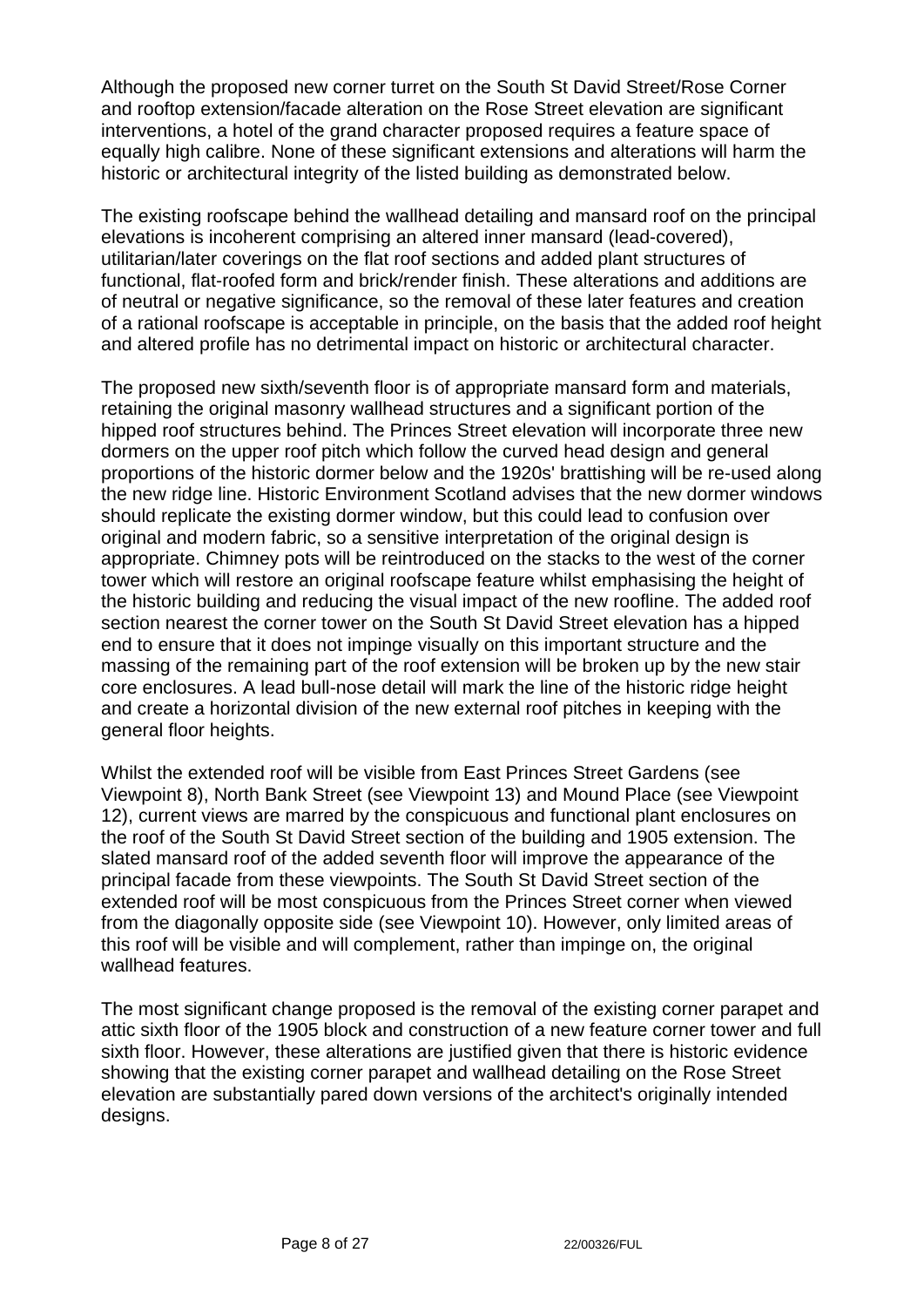The 1903 contract drawing depicts an elaborate masonry corner turret and chimney, different in design to the equivalent tower on the Princes Street/South St David Street corner. Historic Environment Scotland supports the principle of a recreated tower in keeping with the original intention. This approach is not always appropriate in terms of architectural conservation, but in cases where recreation is considered acceptable, replication of the original design would usually be specified. However, in this case, there is insufficient evidence of the detailing of the intended turret so any attempt at recreation would be pastiche and risk the structure being mistaken for an historic feature. The proposed tower of alternative form is therefore appropriate in principle.

The scale and detailed design of the proposed turret has been carefully considered in terms of respecting and maintaining the visual prominence of the original Princes Street/South St David Street turret and relationship to the historic architectural style in general. The final design reflects the general form, materials and detailing of the historic tower which comprises a sandstone octagonal structure distinct from the facade with a three-sided perimeter balcony, flying buttresses, hierarchical fenestration and a pinnacled roof parapet. However, the extent of elaboration has been subdued to be in keeping with the simpler ornamentation of the 1905 Rose Street facade and the masonry panels of the historic parapet will be re-used as feature details on the new parapet. The design proposed is sufficiently distinct from the original corner tower to avoid confusion regarding its age, but of appropriate detailing and refinement of construction for such a prominent position on this iconic listed building. The massing of the structure is greater than the tower originally proposed, but similar to the Princes Street corner tower. The overall height is proportionate to the height of the historic building as it rises from south to north on South St David Street and the simpler detailing will ensure that the new tower remains visually subservient to the principal tower. The new feature will also bring balance and symmetry to the South St David Street elevation which is missing in the existing form as built rather than originally intended. The Architectural Heritage Society of Scotland (AHSS) has questioned the construction material, annotated as "yellow" sandstone on the drawings, concerned that the tone will not match the existing 'buff' colour of the facade. However, the word "yellow" is standard terminology for warm-toned sandstones in the buff to yellow range and the exact specification will match the tone and petrographic properties of the original sandstone as closely as possible.

The Rose Street elevation of the 1905 block is a less elaborate interpretation of the Princes Street and South St David Street elevations, reflecting the original use of the extension as showrooms for furniture and large goods. Also, the historic architect's drawings show elaborate masonry wallhead features that were never built. The sixth floor as existing has a mansard roof to the front with simple pedimented timber dormers, so the loss of this fabric is acceptable and will enable the construction of a rooftop extension accommodating the required number of hotel bedrooms and feature space for the clientele. The proposed new vertical facade will be faced in sandstone to match the original stonework detailing but will be stepped back to minimise visual impact and emphasise the contrast between the old and new sections. This setback will also ensure that the wallhead of the added facade aligns with the ridge line of the historic mansard roof on South St David Street, allowing for the symmetrical composition of the new corner tower. The proposed windows will respect the dimensions, paired form and alignment of the original windows below.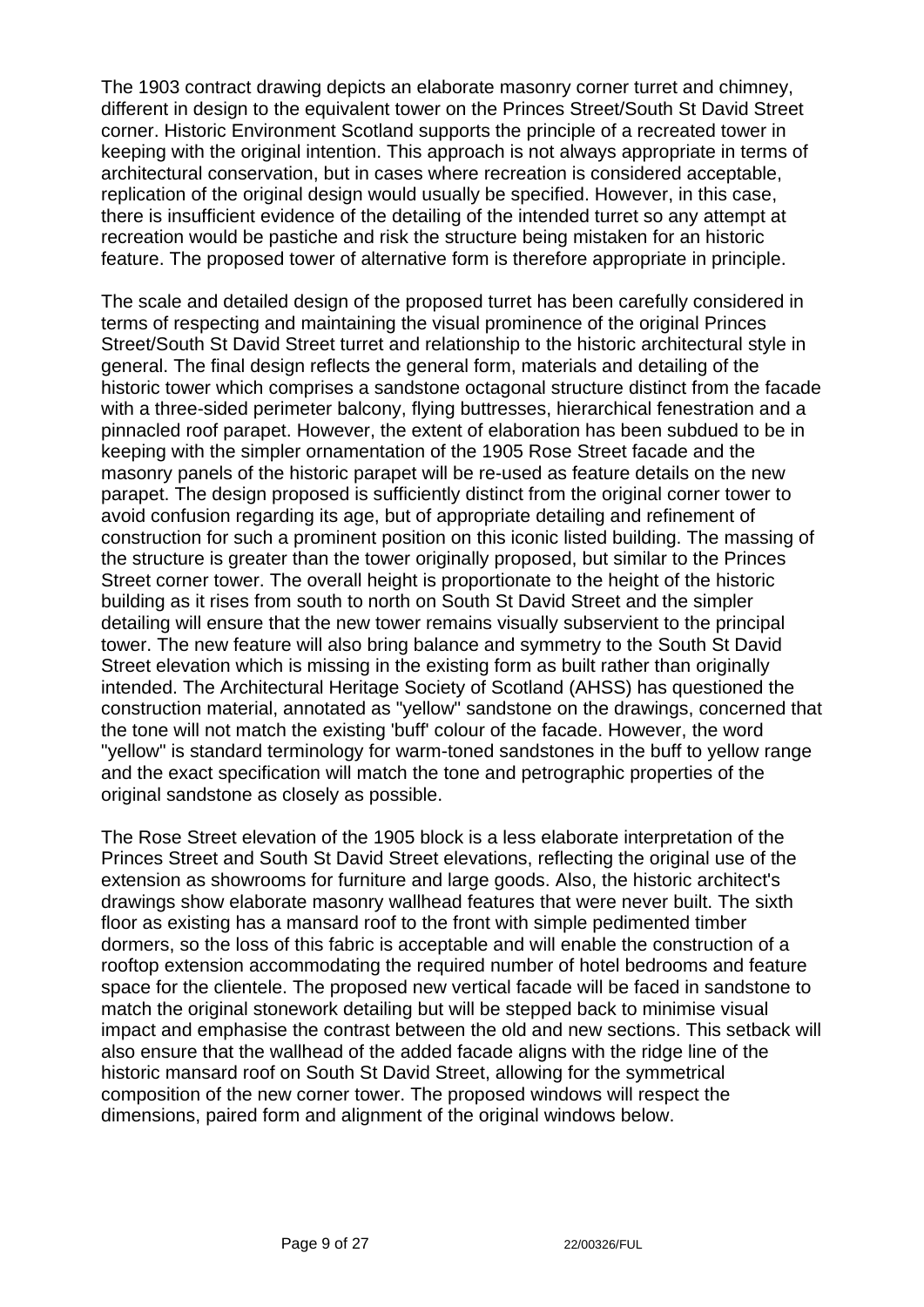The mansard roof form and ridge height of the added seventh floor will match that of the equivalent addition on South St David Street. Contemporary dormers are proposed to demarcate the modern age of this addition and are of appropriate scale, placement (on the central axes of the historic piers) and frequency to respect the rhythm of the original facades. The increase in scale compared to the existing dormers is acceptable on this secondary facade to take full advantage of the views from this added level and maximise daylight to the new feature space.

In terms of visual impact, the new corner tower, re-constructed sixth floor and added seventh floor will be most conspicuous from within St Andrew Square (see Viewpoints 4 and 5). The existing appearance of this roofline is defined by masonry facade details projecting above the eaves line at the corner with a mansard roof to the west. Whilst the proposed turret will noticeably increase the visual prominence of this roofscape, the essence of the constructed design will be preserved and the new feature will create a version of the originally proposed tower that would have given the building a greater presence from within St Andrew Square. The visual impact of the historic architecture has been reduced by later adjacent developments on the square and the proposed corner turret will restore an appropriate prominence to this iconic listed building. The new masonry elevation at sixth floor level with mansard roofed floor above will sit well below the height of the corner tower and maintain an appropriate architectural composition similar to the existing arrangement.

On the rear of the 1905 block fronting Rose Street, twelve windows will be infilled with white glazed bricks to match the existing elevation. This utilitarian elevation is flanked by stair towers with later plantroom structures on top, so the infill of several windows is acceptable to accommodate the required number of new stair/lift cores. The paired central windows will remain with a new paired window above to punctuate the rear elevation of the added seventh floor and the surrounds of the infilled windows will remain in situ to demarcate their original position. The extended elevation will be a rationalised version of the existing, finished in materials to match the historic elevation (white glazed and red brick).

A similar rationalisation is proposed of the existing rear elevation of the 1895 building facing Princes Street, involving the removal of the infill floors above the ground floor mezzanine and existing lift enclosures and plant. The new cupola over the mezzanine level will match the original form and the new lift enclosure will avoid encroaching on the space above the skylight of the central atrium.

The west wing of the 1895 building is a functional part of the building, originally four storeys high with a fifth floor added as part of the 1905 extension. Architectural drawings from 1903 show that two additional storeys were intended, but never constructed. The proposed increase in height of the existing fifth floor, including the windows and addition of a sixth floor is acceptable in principle and will have no detrimental impact on the prominence of the original Princes Street facade when viewed from level or elevated positions. The window pattern will respect the original fenestration below and the courtyard elevation and external elevation will be finished in white glazed and red brick respectively to match the existing construction materials.

The overall visual impact of the proposed roofscape alterations on the character and appearance of the listed former Jenners store have been tested from key elevated viewpoints on the Castle Ramparts, Mound Place and North Bank Street (see Viewpoints 1, 12 and 14).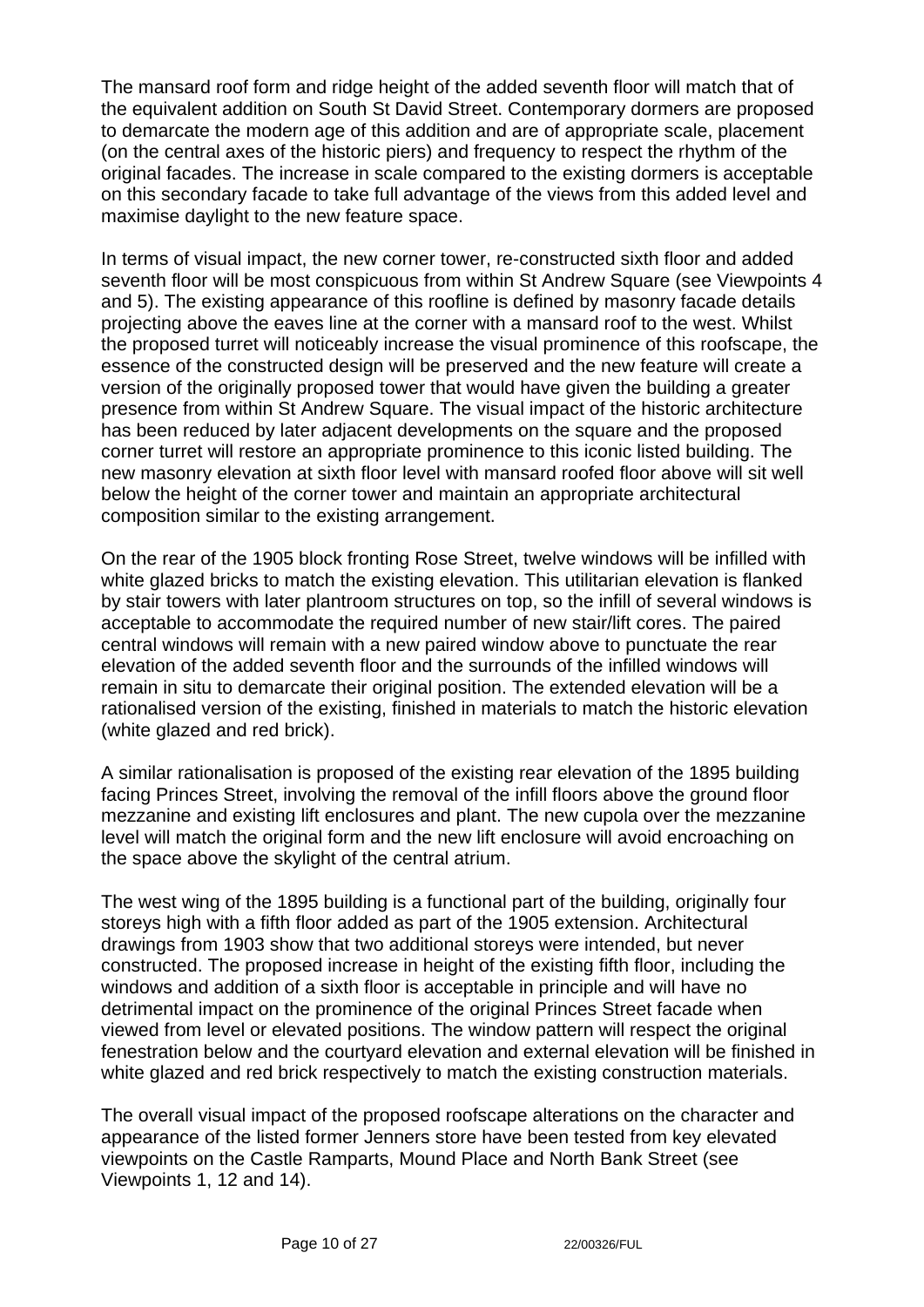Whilst the added volumes will be visible, particularly the added seventh floors on the South St David Street and Rose Street sections from Mound Place, the forms and finishes proposed will ensure that these new structures will be perceived as complementary, appropriately scaled and designed additions to the historic building which rationalise the current piecemeal and unsympathetic roofscape behind the primary facades and wallhead detailing.

## Facade Alterations

These proposed works aim to enhance the existing external condition of the building by removing unsympathetic later alterations and either restoring the original pattern or introducing complementary new features. The intended grand appearance of the building will be brought up to a fitting standard through the proposed key alterations assessed in detail below and general restoration work, including comprehensive stonework repairs, the reinstatement of lost details, such as finials and chimney pots and the removal of services and other fixtures that are detrimental to the external appearance.

The modern doors at the main Princes Street entrance are squat in height with a deep blank infill panel above and their replacement with new glazed doors within a recessed glazed frame to reflect the finish and slim sections of the original entrance is a conservation gain. There is insufficient evidence of the precise detailing of the historic arrangement, so the proposed reinterpretation approach is acceptable and will follow the 1895 footprint.

Significant missing and altered elements of the original shopfronts on South St David Street will be restored, including the special prism glazing to stallrisers which has been painted or boarded over or replaced by ventilation grilles. This unique glazing, manufactured by Hayward Brothers and Eckstein, comprises opaque, obliquely cut glass which bends light through ninety degrees to direct daylight into interior spaces and is also within the ground floor windows of the west wing facing Rose Street Lane. The removal of the existing paired windows and stone stallrisers on the South St David Street elevation is acceptable to accommodate fire exit doors serving proposed Stair 2, which is a firefighting core. The existing doors date with the 1905 extension and the new doors will be detailed to respect the current pattern.

The existing entrance in Rose Street is modern and replaced an original shop window, so the removal of the existing doors and reinstatement of a timber-framed display window with a granite cill and stall riser to match the original detailing will improve the appearance of the ground floor frontage on this prominent corner. The formation of a new hotel entrance on the Rose Street elevation involves the removal of two original shop windows, but this is an acceptable compromise given that this elevation is within the architecturally plainer section of the 1905 block. The proposed new metal-framed doors will respect the general proportions and transom heights of the original shop windows, although one side will contain a revolving door to minimise heat loss. An entrance canopy is proposed above these new doors to make the hotel entrance more visibly prominent and provide shelter for customers. The new structure will be restricted in length and projection (two metres outwards) and will have a simple, slender profile in darker-toned metal so the canopy will sit discreetly below the ground floor cornice and have minimal impact on the Rose Street elevation.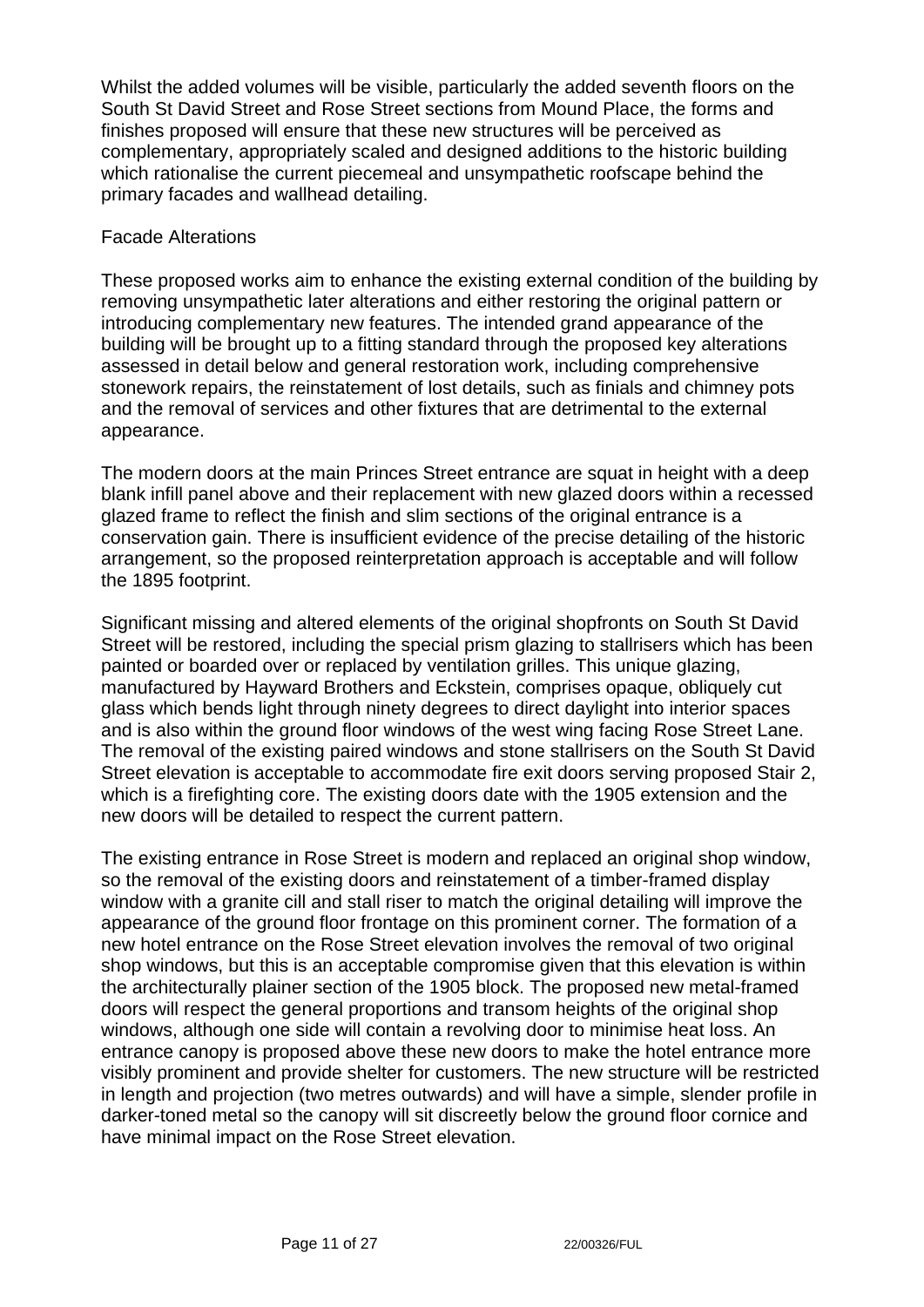### Character of 50-52 Princes Street

This 1960's building is category A listed as part of the history of the growth and expansion of the former Jenner's store but is not of the equivalent historic or architectural significance as an individual structure. The pins securing the sandstone cladding on the facade are later, conspicuous fixings introduced when the original fixing method failed.

Whilst the proposed double-height ground floor facade is a significant alteration to the existing elevation, the essence of the frontage will be maintained through simple, rectangular openings and external finish re-using the original sandstone cladding where possible. New sandstone cladding to match the original Craigleith type will be introduced where additional materials are required.

## **Setting**

The setting of the former Jenner's store is defined by the surrounding buildings of the First New Town with Princes Street Gardens opposite and the Old Town and Edinburgh Castle on elevated ground across the Waverley Valley. The impact of the proposed development on this setting is assessed in detail in the sections regarding the impact on the character and appearance of the New Town Conservation Area and Outstanding Universal Value of the Old and New Towns of Edinburgh World Heritage Site.

Within this setting, the settings of other listed buildings and structures will be affected. However, as demonstrated below, none of these impacts will be significant or harmful.

Two category A listed monuments sit in proximity to the Jenners building: the Scott Monument in East Princes Street Gardens and Melville Monument in St Andrew Square. The mansard roof of the added seventh floor on the Princes Street elevation will be conspicuous from the Castle Ramparts, Mound Place and North Bank Street (see Viewpoints 1, 12 and 13), but this will have no impact on the Scott Monument's presence as a stand-alone landmark. Views of the Melville Monument from the northeast corner of St Andrew Square Gardens will be affected by the new corner turret on the 1905 building but will have no adverse impact on the landmark qualities or visual prominence of the monument.

The impact of the new corner tower and roof additions looking south westwards from within St Andrew Square (see Viewpoints 4 and 5) will also affect views of the Modernist elevations of the category A listed Scottish Widows building at nos. 9 and 10, but the essential relationship between the historic and modern structures will not fundamentally change.

In the same way, the settings of the category B listed buildings at 3-9 Rose Street and The Old Waverley Hotel on the east corner of Princes Street South St David Street will remain relatively unaltered by the extended roofscape and new corner turret, given the modest scale and sensitive design of these additions.

The proposed reconfigured building, formed from the existing buildings at 2-12 Rose Street and 14-20 Rose Street, will enhance the setting of the 1905 Jenners extension and other listed buildings in this section of Rose Street.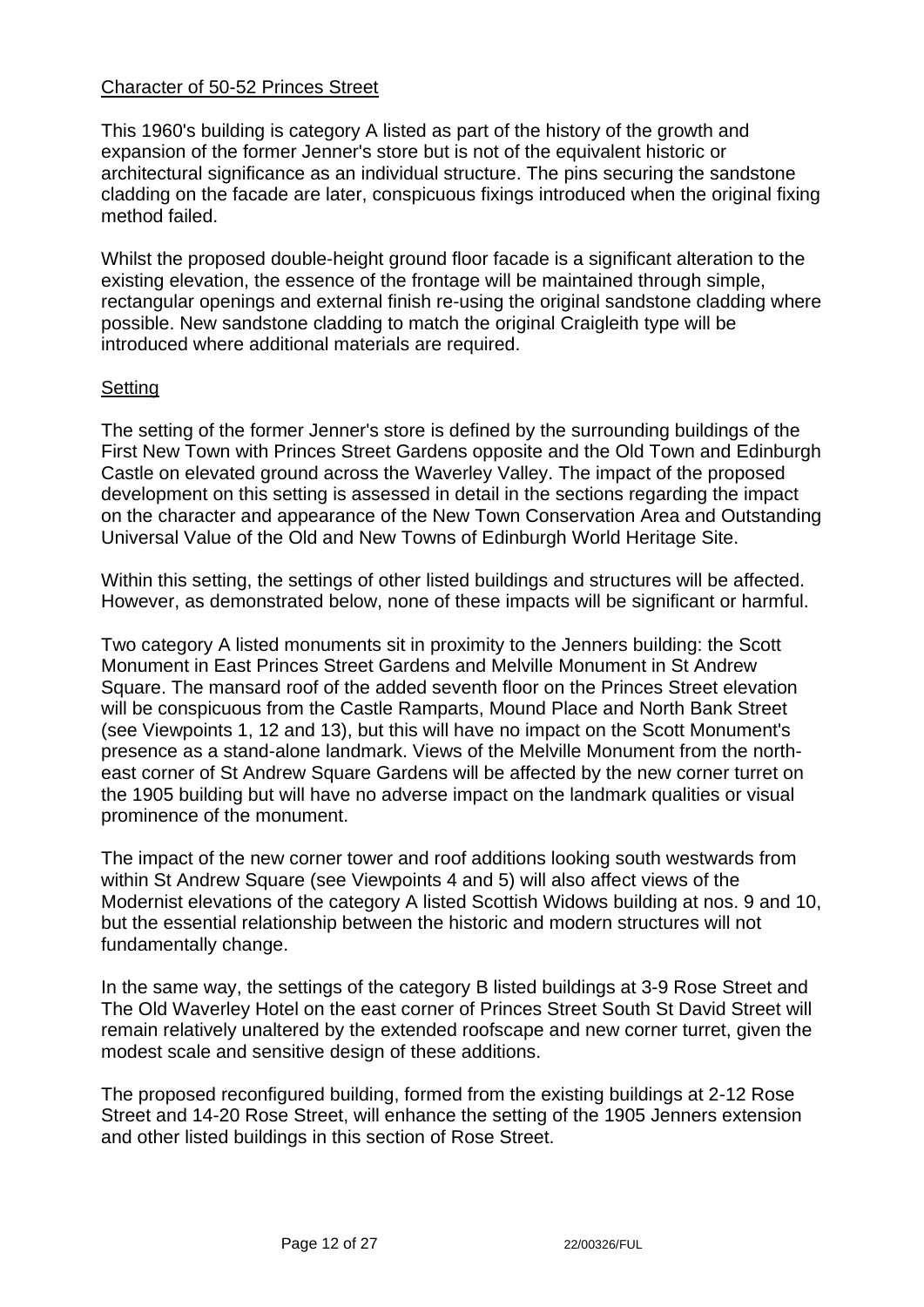Whilst the proposed structure is a storey higher than the existing four storey building immediately adjacent to the 1905 block, the façades of the current building and its similar neighbour are relatively flat and finished in a sandstone of particularly yellow hue, which is jarring in this context. In contrast, the proposed façade is well articulated and will be finished in the more subtle, pink toned Doddington sandstone which is the construction material of the main bridge link and surround of the existing building at nos. 2-12.

## **Conclusion in relation to the listed building**

The proposed works will respect and reinvigorate the former iconic department store in its original retail use combined with new uses which will fit the architectural character of the historic buildings externally and internally. The elaborate masonry facades will be restored with alterations in keeping with the historic and architectural character and the existing, altered roofscape will be rationalised and extended sensitively. The new feature corner tower will announce a significant new phase of the building's history and improve its physical presence from within St Andrew Square.

Due to the restrained scale, appropriate massing and careful detailing of the proposed additions and high quality, sympathetic architecture of the reconfigured modern buildings on Rose Street, the proposed development will have no detrimental impact on the setting of the listed building and other listed buildings in the immediate vicinity.

Conditions have been applied to ensure that the specifications for all proposed external materials are appropriate.

The proposals are acceptable in terms of the Planning (Listed Buildings and Conservation Areas) (Scotland) Act 1997 and relevant HES guidance.

## **b) The proposals harm the character or appearance of the conservation area?**

Section 64(1) of the Planning (Listed Buildings and Conservation Areas) (Scotland) Act 1997 states:

*"In exercise, with respect to any buildings or other land in a conservation area, of any powers under any of the provisions in subsection (2), special attention shall be paid to the desirability of preserving or enhancing the character or appearance of that area."*

The New Town Conservation Area Character Appraisal identifies the key characteristics of the First New Town as:

- − *"Georgian and early Victorian rectilinear development of grand formal streets lined by fine terraced building expressing neo-classical order, regularity, symmetry, rigid geometry, and a hierarchical arrangement of buildings and spaces with controlled vistas and planned views; and*
- − *the important feature of terminated vistas within the grid layouts and the longdistance views across and out of the conservation area."*

The character and appearance of this section of Princes Street will be preserved and enhanced through the sensitive re-development of this iconic, category A listed former department store in a sustainable and viable use.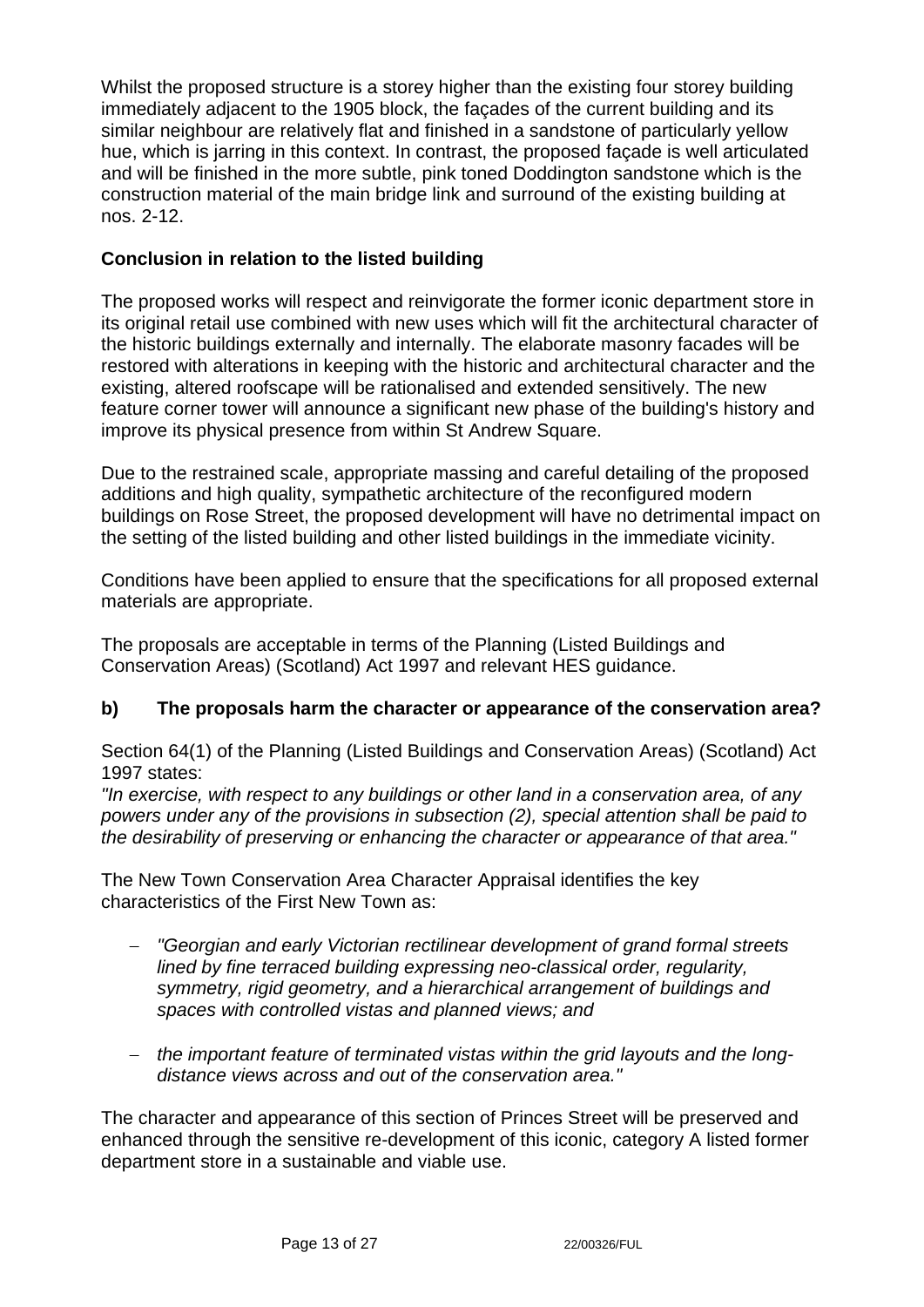The proposed development will have no impact on the historic plan form of this block. Whilst not insignificant in scale, the proposed rooftop additions will not alter the essential hierarchical urban plan form of the First New Town nor interfere with its important vistas and views to any detrimental extent, even although existing views from street level and elevated locations will change.

Verified views of the proposed development have been produced from a series of key vantage points. The three locations which best illustrate the effect of the development on the existing hierarchy of buildings are from the Castle Ramparts and Mound Place looking north-east (see Viewpoints 1 and 12) and North Bank Street looking north (see Viewpoint 13). The photomontages from these positions show that the added elements will have an impact on the existing views, but this impact will be positive or neutral, rather than negative, bearing in mind that every view is transient.

When constructed, the 1895 Jenners building was imposing in its context, being a building of significant scale and the addition of the 1905 block produced a consistent structural mass extending the depth of the corner block between Princes Street, South St David Street and Rose Street, with front and rear blocks of equal height. The central lightwell was the only break in this massing and will remain as such in the proposed development. The construction of large scale buildings of significant height and massing in St Andrew Square since the mid-20th century, including those adjacent to the Jenners building, has reduced the heirarchical supremacy of this important listed building, so the proposed rooftop additions and new corner tower in particular will reestablish the building's presence when viewed from within the square. As the iconic former Jenners store is a key building on Princes Street within the heart of the First New Town, the promotion of the historic structure within its current contemporary architectural context will enhance the character of the conservation area.

The existing roofscape of the Jenners building and the adjacent Mount Royal hotel from elevated viewpoints is an unsightly conglomeration of ad hoc plant enclosures of utilitarian form and variety of finishes which neither relate well to the buildings below nor complement the elaborate masonry wallhead features of the 1895 Jenners store. The proposed rationalised roofscape, albeit of greater massing than the existing fragmented roofscape, will improve the visual appearance of the buildings from elevated viewpoints due to the sympathetic forms and materials specified. The precise finishes and tones of these materials have been conditioned to ensure that the constructed roofscape will be as visually intrusive as possible.

The existing and proposed views of the site looking east and west along Princes Street and from within Princes Street Gardens will not change to any extent that would affect the essential appearance of the First New Town. The other proposed external alterations, in particular the restoration of historic shopfront detailing and carefully designed interventions, will preserve and enhance the character and appearance of the conservation area at street level.

The modern buildings at 2-12 Rose Street and 14-20 Rose Street replaced a group of earlier mews buildings and workshops, changing the scale of the buildings at this end of Rose Street in terms of height and width. Whilst the façade materials of yellow Springwell sandstone, pink Doddington sandstone and pink granite (for the shopfronts) were chosen to complement the historic Jenners building, the frontage is flat compared to the elaborate, articulated elevations of the 1905 block and other historic buildings in Rose Street and the surrounding streets.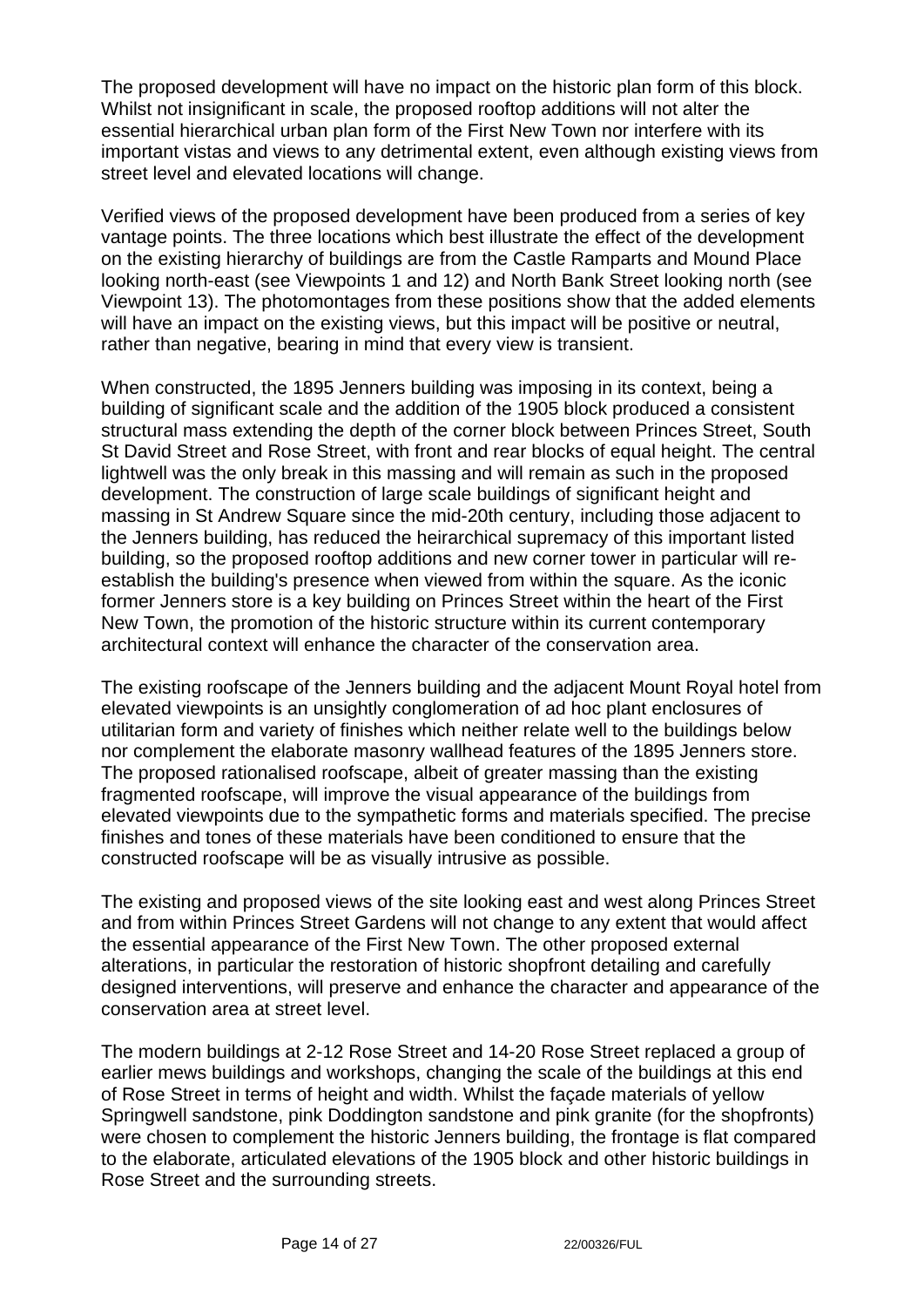The pink hued Doddington stone is subtle in tone and appropriate in the context of the buff stone of the adjacent Jenners building and red sandstone building opposite at 3-9 Rose Street. However, the largest area of the façades of these modern buildings is finished in a yellow sandstone which is strong in tone and not in keeping with the subdued hues of historic and more recent buildings within the First New Town.

The proposed remodelled façade follows the grid structure of the building but introduces depth and articulation with vertical stone pilasters and horizontal cornice lines, reflecting the level of articulation and architectural detailing of the historic Jenners facades, albeit in a simpler and contemporary manner. The existing Doddington sandstone will be re-used where possible and matching stone will be used for the remainder of the façade. Metal-framed windows and doors are proposed which is appropriate within a contemporary development.

Although the proposed building is five storeys high, as opposed to the existing four and three storeys, this additional height is appropriate in this section of Rose Street which is dominated by historic and modern buildings which are four storeys high with additional attic or set-back floors (see Viewpoints 6 and 14). The added fifth level will not be conspicuous from key elevated viewpoints, nor will the green roof, as shown in Viewpoints 1 and 12 (Castle Ramparts and Mound Place).

As regards the reconstructed bridge link, only the front section is visible from within Rose Street. Whilst the proposed link is higher than the existing links, it will be set significantly further back from the building line so the visual impact will be minimal. The existing Doddington sandstone will be re-used and supplemented with matching stone where required.

The proposed new street lights on South St David Street will complement the surviving historic street light and enable the removal of utilitarian, wall-mounted street lights on the 1895/1905 façade.

### **Conclusion in relation to the conservation area**

The proposed external alterations and extensions are sensitively designed and will either preserve or enhance the character and/or appearance of the New Town Conservation Area.

The proposals are acceptable in terms of the Planning (Listed Buildings and Conservation Areas) (Scotland) Act 1997.

## **c) The proposals comply with the development plan?**

The development plan comprises the Strategic and Local Development Plans. The relevant Edinburgh Local Development Plan 2016 (LDP) policies to be considered are:

- − LDP Delivery Policy Del 2
- − LDP LDP Shopping and Leisure Policies Ret 1, Ret 9 and Ret 11
- − LDP Employment Policy Emp 10
- − LDP Environment Policies Env 1, Env 3, Env 4, Env 6, Env 7, Env 9 & Env 16
- − LDP Des 1, Des 3, Des 4, Des 5, Des 6, Des 7 and Des 8
- − LDP Transport Policies Tra 2, Tra 3 and Tra 4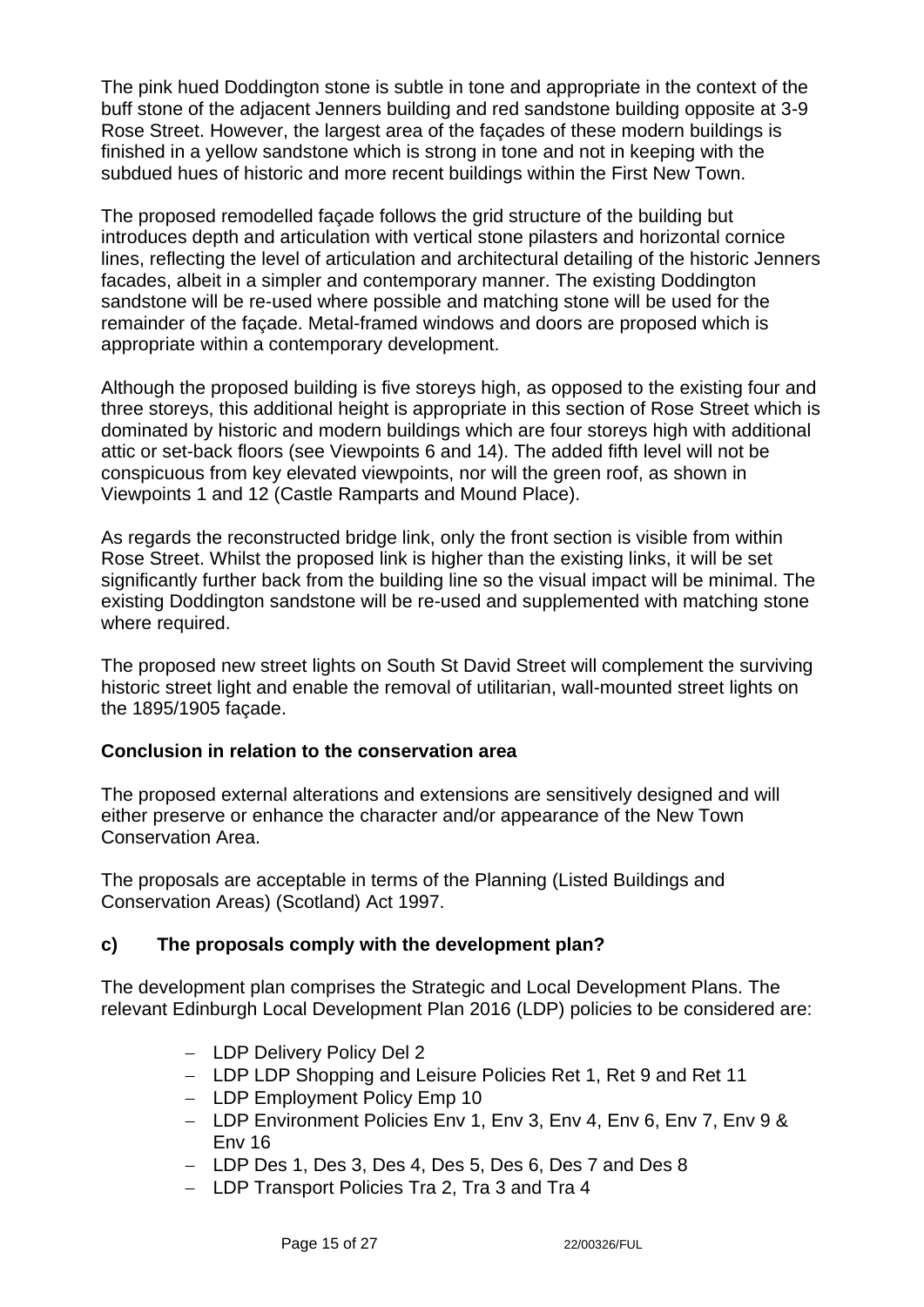The non-statutory 'Listed Buildings and Conservation Area' guidance is a material consideration that is relevant when considering policies Env 3, Env 4 and Env 6.

The 'Edinburgh Design Guidance' is a material consideration that is relevant in the consideration of policies Tra 3 and Tra 4.

### Principle

The site is located within the City Centre as designated by the Edinburgh Local Development Plan (LDP).

LDP Policy Del 2 guides development in the city centre, stating that development will be permitted which, "retains and enhances its character, attractiveness, vitality and accessibility and contributes to its role as a strategic business and regional shopping centre and Edinburgh's role as a capital city".

The proposed development meets the criterion of Policy Del 2 which requires a mix of uses within city centre developments appropriate to the location of the site. In this case, a substantial element of the building will remain in retail use, including the principal ground floor areas and the proposed new hotel and food and drink uses will complement the retained retail use, as well as helping to sustain footfall levels and maintaining city centre diversity in this area.

The range and balance of uses proposed will complement and support the existing tourist, commercial and leisure uses characteristic of the First New Town and will add to the vitality of the area. The redevelopment of these important listed buildings in appropriate and sustainable long-term uses will enliven this section of Princes Street which would otherwise be left with an empty former department store which has no prospect of being re-used as an entire retail outfit. Also, the inclusion of cafés and restaurants and a rooftop bar will add life to this block, including during evening hours.

Whilst there will be a net loss of retail floor space, the proposed uses are consistent with the retail policy intentions set out in LDP Policy Ret 1 in terms of sustaining and enhancing the city centre as the regional focus for shopping, entertainment, commercial leisure and tourism related activities. The proposal has also paid special attention to the upper floors in terms bringing these into beneficial use which will enhance the character of the city centre, given that retail use is no longer viable on these upper levels.

Policy Ret 9 presumes against changes of use in the city centre retail core which would undermine the retailing function of the area and the proposed development is likely to have the opposite effect by retaining significant retail floorspace and supporting the existing city centre retail uses. The proposal complies with Policy CC 1 in the City Centre Shopping and Leisure Supplementary Guidance regarding the change of use of shop units to non-shop uses within the identified Primary Frontage of Rose Street, as two thirds of the ground floor units in this block will remain in retail use.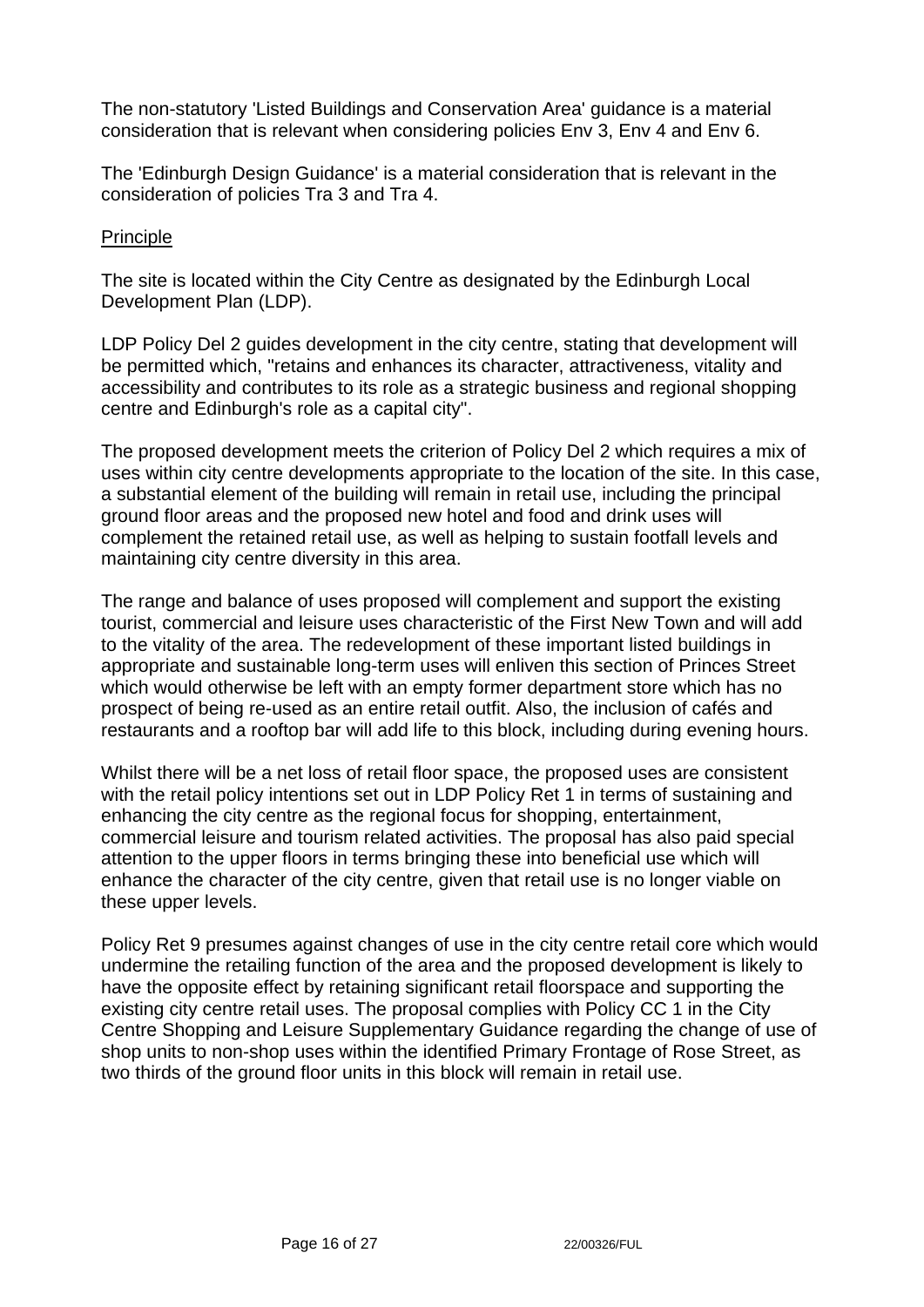LDP Policy Emp 10 permits hotel development in the city centre where it may be required to form part of mixed-use schemes, if necessary to maintain city centre diversity and vitality. Given the major commercial and tourism role of the Princes Street and the accessibility of this site via sustainable means of transport, hotel development is acceptable in principle. The hotel use will support the range of uses proposed on this site and the existing surrounding uses and the total number of bedrooms proposed is not excessive, given the physical constraints of the site and heritage sensitivity.

The criteria of LDP Policy Ret 11 have been considered in the assessment of the proposed Class 3 cafes and restaurants at second floor level within the original building. This is a busy city centre location in which there are many existing such establishments and there are no residences in proximity to the development. The additional Class 3 uses will not therefore cause any significant disruption for residents in the area. The proposed rooftop bar and gym/wellness suite are ancillary to the hotel use.

The development is acceptable in principle as it will sustain and enhance the city centre and its various roles including retail, commercial leisure and tourism-related activities, in compliance with LDP Policies Del 2, Ret 1, Ret 9, Emp 10 and Ret 11.

### Character and setting of the listed building

This has been assessed in section a) and the proposals comply with LDP Policies Env 3 and Env 6.

### Character and appearance of the conservation area

This has been assessed in section b) and the proposals comply with LDP Policy Env 6.

### Outstanding Universal Value of World Heritage Site

The Outstanding Universal Value (OUV) of the Old and New Towns of Edinburgh World Heritage Site is defined as the remarkable juxtaposition of two clearly articulated urban planning phenomena: the contrast between the organic medieval Old Town and the planned Georgian New Town which provides a clarity of urban structure unrivalled in Europe.

From key elevated viewpoints - Castle Ramparts, Mound Place and North Bank Street (see Viewpoints 1, 12 and 13), the new roofscape will have an impact on existing views. However, the hierarchy of buildings rising from Princes Street to George Street and taking in St Andrew Square, which is a key element of the OUV, will not be affected to any significant or harmful extent as assessed in section b) above.

This site is not located within the viewpoints identified in the Skyline Study referenced in the Edinburgh Design Guidance, nor is it a notable feature in views from the Old Town, so the proposed development will not affect the iconic skyline quality that contributes to the OUV of the World Heritage Site.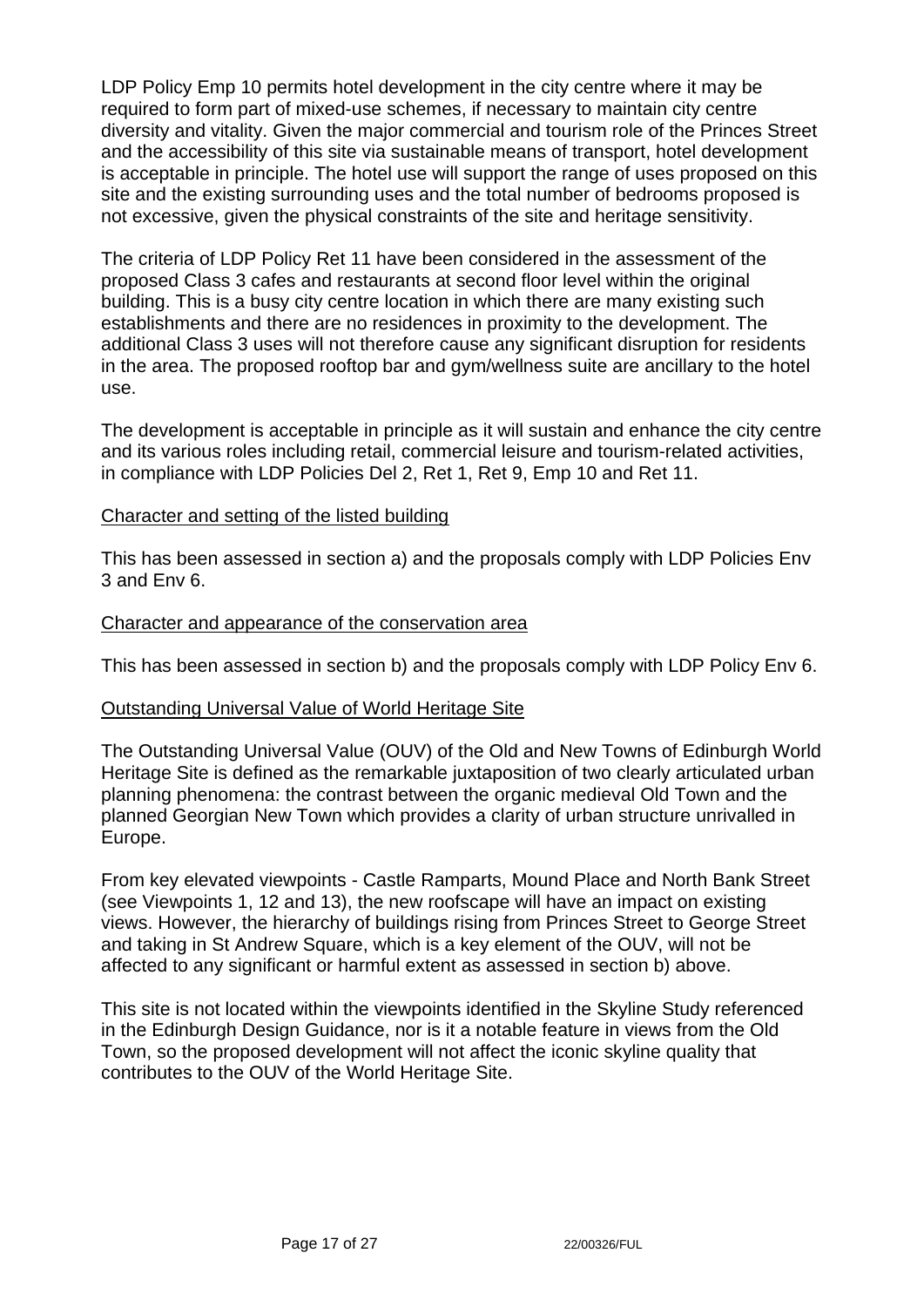The Statement of Outstanding Universal Value emphasises the importance of maintaining the authenticity of the Site which "*continues to retain its historic role as the administrative and cultural capital of Scotland, while remaining a vibrant economic centre.*" The iconic former Jenners store makes a key contribution to the legacy of late 19th and early 20th century commercial architecture in Princes Street with its high quality Renaissance design and characteristic roofscape. The conservation-led redevelopment of this building, retaining a notable retail offering, will reinforce the historic commercial character of the World Heritage Site, whilst ensuring that key spaces of the building remain open and actively used by local communities and visitors in the use for which they were designed.

The development will have no detrimental impact on the character or appearance of the Georgian New Town, nor its relationship with the medieval Old Town and will cause no harm to the Outstanding Universal Value of the Old and New Towns of Edinburgh World Heritage Site, in compliance with LDP Policy Env 1.

### Designed Landscape

The site is located within the New Town Gardens Designed Landscape which comprises an internationally recognised series of 18th and 19th century town gardens, squares and walks.

The proposed extensions and alterations and of appropriate scale and sensitive design, and the principal facades will be preserved and enhanced, so the development will have no adverse impact on the historical and landscape interest of the Gardens, in compliance with LDP Policy Env 7.

### **Sustainability, Design and Sense of Place**

The redevelopment of this key listed building in a mix of appropriate and sustainable uses will enliven this section of Princes Street by re-activating its principal floors, including restaurants and cafes at second floor level and a rooftop bar which will provide life to the building, including during evening hours. The proposed uses are compatible with the surrounding area and the premises' location on a major public transport route in an accessible city centre location will encourage sustainable journeys by customers and staff. The design concept draws upon the positive characteristics of the site and surrounding area, including the setting within the townscape and roofscape of the First New Town. The result is a coherent and integrated design in terms of both close up and distant views.

The design strategy incorporates the principles of sustainable design and construction. Accessibility, connectivity and water efficiency are also significant elements of the design. The retention of the existing frame and rear elevation of the Rose Street buildings is part of this sustainable approach and measures such as the installation of internal secondary glazing, Air Source Heat Pump technology and low energy lighting will contribute to carbon reduction.

The proposed green roof will attenuate surface water runoff, reducing the risk of flooding, minimise the burden on the sewerage system and encourage biodiversity. As regards surface water management, there will be no increase in the volume of surface water discharged from the site as the existing footprint will not increase.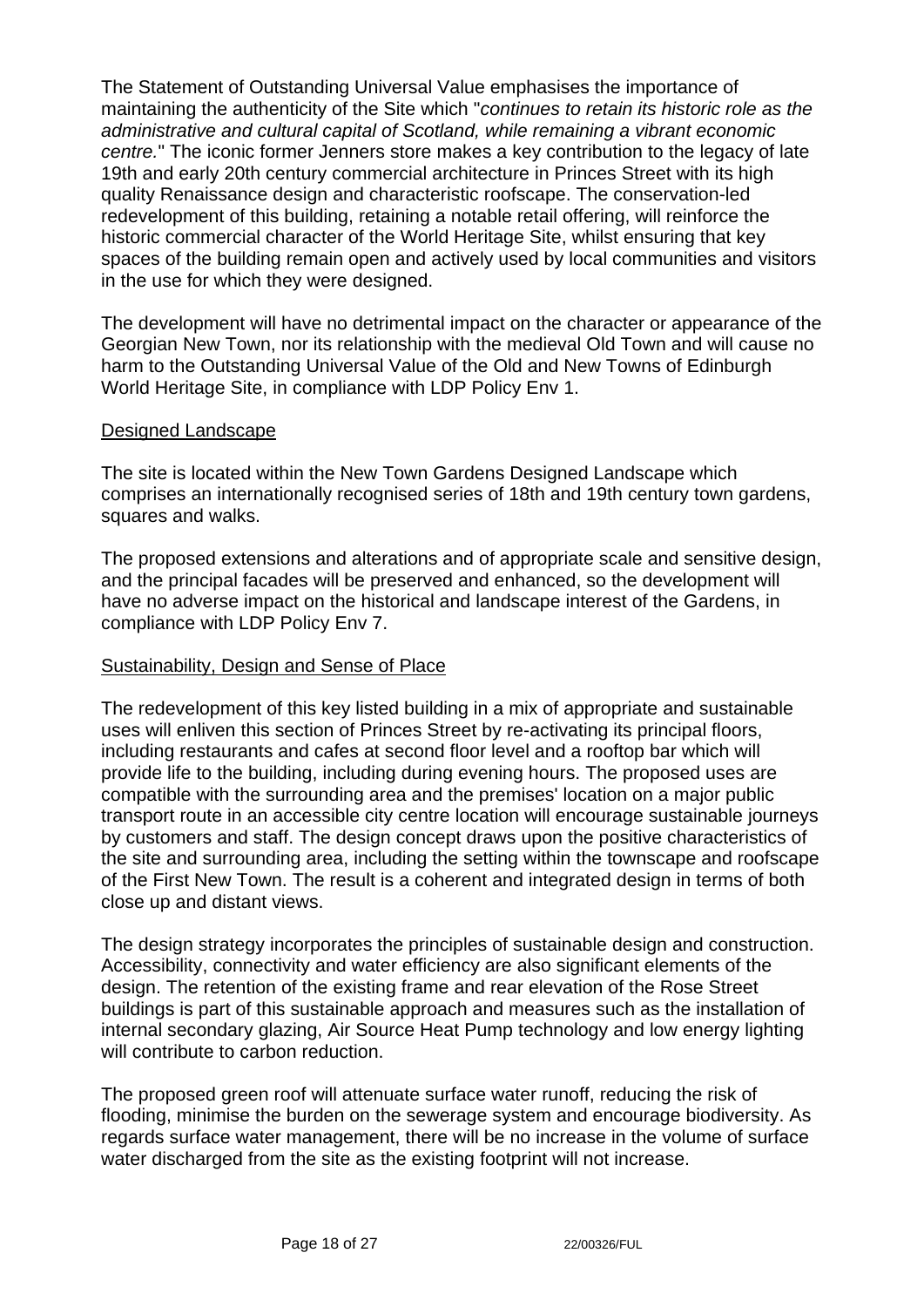In terms of sustainable transport, the site is located in the heart of the city centre on a major bus route and within easy walking distance of Waverley Station and the Princes Street and St Andrew Square tram stops. Also, secure off-street cycle parking will be provided for staff members and no car parking is proposed. There are existing public cycle parking racks at the east end of Rose Street and near the corner of Princes Street and South St David Street and additional public racks will be provided in proximity to the development in agreement with the Council.

In conclusion, the design of the development is based on a strong sustainable concept which draws upon the positive characteristics of the site and surrounding area and creates a new sense of place, in compliance with LDP Policy Des 1, Des 3, Des 4, Des 6, Des 7 and Des 8.

### Archaeological remains

The site lies within an area of considerable archaeological significance, at the eastern end of Princes Street and within the First New Town and World Heritage Site. The existing buildings, dating from the late 19th century onwards, were preceded by the original Jenners store, founded in 1838 which occupied a range of converted Georgian Town houses destroyed by fire in 1892.

The proposals will require alterations to the existing building which contains significant historic architectural features and will reveal important elements of the store's development. Accordingly, a condition has been applied to ensure that a programme of archaeological work (historic building survey and public engagement programme) is undertaken during development to provide a detailed record of these features and ensure that the conservation of key elements, such as the former tearoom ceiling, is carried out in an appropriate manner.

The development will therefore conserve any significant archaeological features, in compliance with Policy Env 9.

### Residential amenity

The site is located within the commercial city centre core and is surrounded by retail and commercial premises. There are no residences in proximity to the proposed development so there will be no impact on residential amenity in terms of privacy, daylighting or noise.

Environmental Protection has confirmed that direct discharge of the ventilation for the preparation/finishing kitchens without ducting to roof level is acceptable in this case. The recommended condition regarding the proposed standby generator has not been applied given that this is a backup power source only and any emissions will not be significant.

The development will have no impact on neighbouring residential amenity, in compliance with LDP Policy Des 5.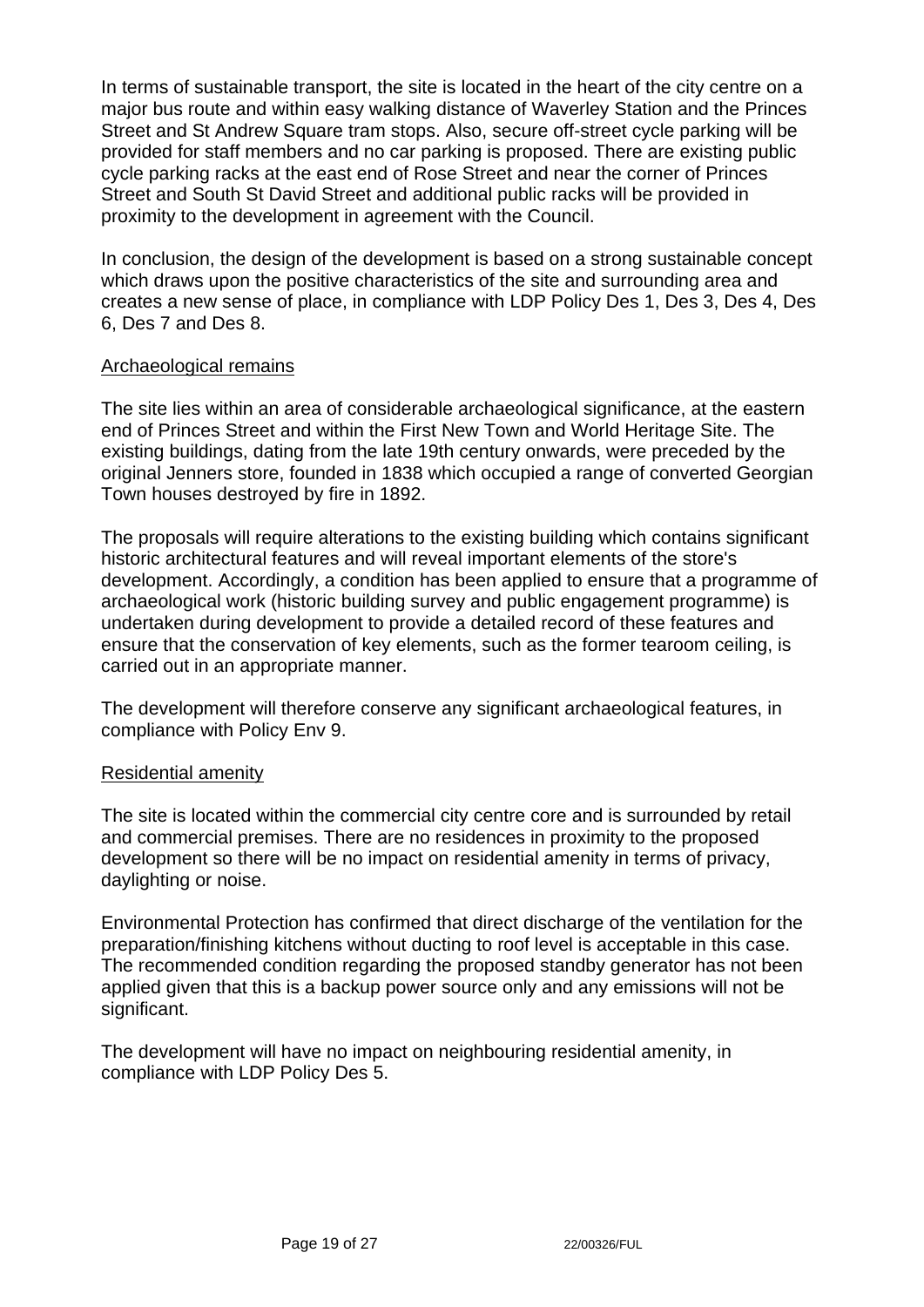### Parking, road safety and infrastructure

The scheme has been assessed against policies Tra 3 and Tra 4 on private cycle parking provision and design and Tra 2 on private car parking. Any parking provision should comply with the standards set out in the Edinburgh Design Guidance and incorporated within the scheme.

In respect of cycle parking, the standards require a total of 29 spaces for the uses and floor areas proposed. The proposed development will provide 30 cycle spaces for staff use within the basement of 3-9 Rose Street, accessed via the service lift from Rose Street North Lane. Shower facilities will be provided as well as a storage area with lockers.

It is not possible to provide suitable visitor parking within the curtilage of this development due to the combination of the topography of the area and internal layout which creates difficulties in providing spaces accessible from street level. To address this deficit, additional public cycle parking spaces will be provided in the form of onstreet Sheffield stands at locations to be agreed with the Council.

No precise details of the proposed staff cycle parking racks and additional public cycle parking locations have been provided at this stage, so a condition has been applied to ensure that an appropriate number, range and specification of cycle parking is provided.

No car parking spaces are proposed which complies with the Council's 2017 parking standards in Zone 1A.

As regards road safety, the development will not generate any significant additional traffic being within easy walking distance of major public transport links. An informative has been applied recommending the development of a Travel Plan by the applicant. Servicing will continue via the existing arrangement using ground floor service bay in 3- 9 Rose Street, accessed off Rose Street North Lane and underground link to the main building, meaning that traffic can be directed away from the busier Rose Street South Lane.

No net tram contribution is required based on the proposed and existing floor areas for each use.

The development complies with Policies Tra 3, Tra 4 and Tra 2 and will have no detrimental impact on road safety or infrastructure.

### Protected species

The preliminary bat roost survey submitted with the application recommends preparing a Method Statement, instead of undertaking a further bat survey. This is due to the location of the Potential Roosting Features (PRF) and the survey not being an option due to health and safety considerations, including working at height and in the dark.

In this particular case, compliance with the Method Statement would be an acceptable alternative to a further bat survey, as there are robust reasons for the deviation. A condition has been applied to ensure that the this statement is sufficient and will be implemented as approved.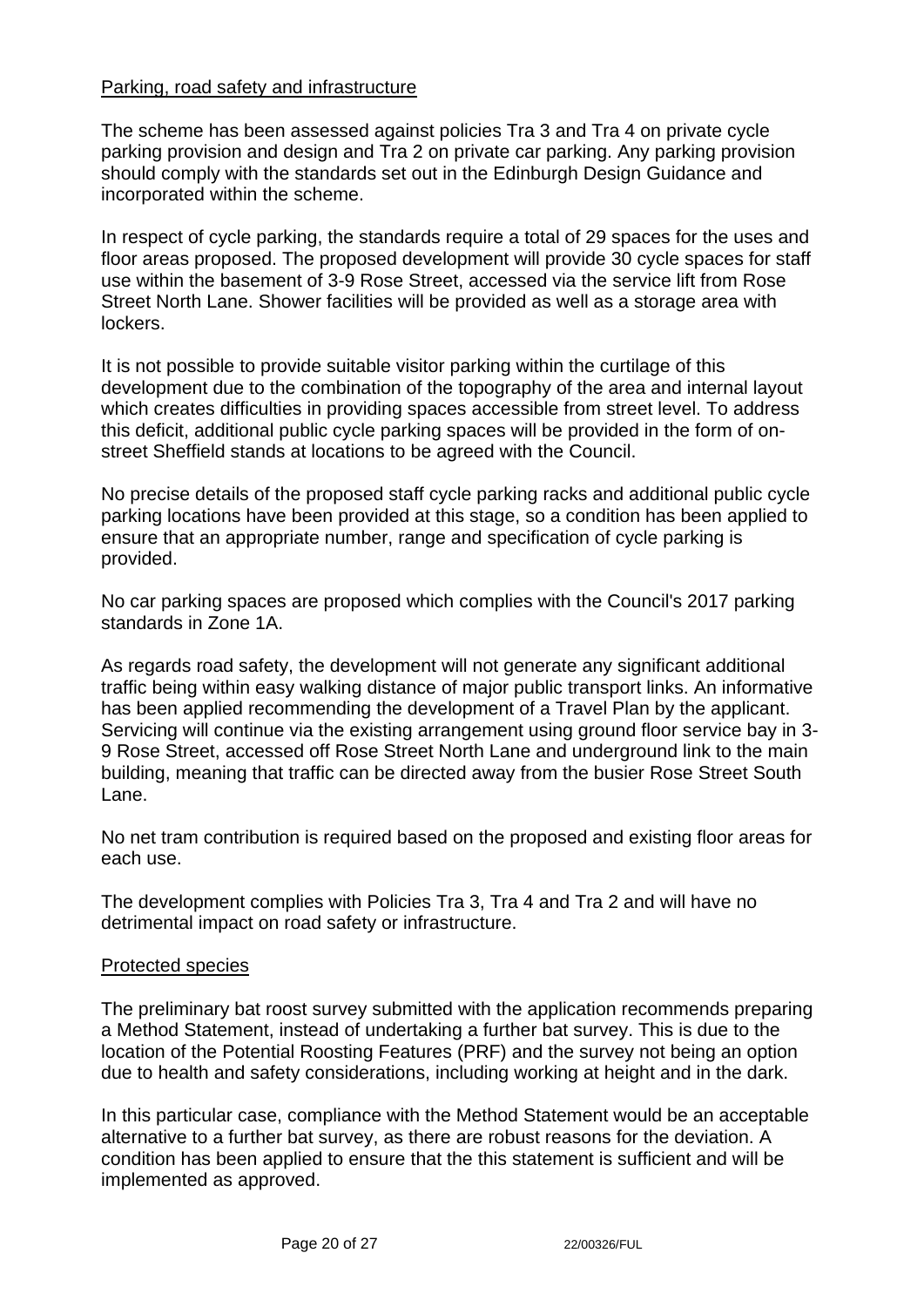## **Conclusion in relation to the Development Plan**

Overall, the proposals comply with the Local Development Plan and with particular respect to the impact on city centre vitality, heritage and sustainability.

## **d) There are any other material considerations which must be addressed?**

The following material planning considerations have been identified:

#### SPP - Sustainable development

Scottish Planning Policy (SPP) is a significant material consideration due to the LDP being over 5 years old. Paragraph 28 of SPP gives a presumption in favour of development which contributes to sustainable development. Paragraph 29 outlines the thirteen principles which should guide the assessment of sustainable development.

The proposal complies with Paragraph 29 of SPP, particularly in terms of promoting and enhancing an important listed building and supporting sustainable city centre regeneration.

#### Emerging policy context

The Draft National Planning Framework 4 is being consulted on at present and has not been adopted. As such, little weight can be attached to it as a material consideration in the determination of this application.

While City Plan 2030 represents the settled will of the Council, it has not yet been submitted to Scottish Ministers for examination. As such, little weight can be attached to it as a material consideration in the determination of this application.

### Equalities and human rights

Due regard has been given to section 149 of the Equalities Act 2010. The development respects the provisions of the Act by including accessible access throughout the building.

Consideration has been given to human rights. No impacts have been identified through the assessment and no comments have been received in relation to human rights.

#### Public representations

A summary of the representations is provided below:

#### *material considerations*

- − the proposed material for the construction of the new tower is specified as 'yellow' sandstone, rather than matching the existing 'buff' colour of the façade;
- − wholesale stonecleaning of the façade risks damage if not carried out carefully, so conditions should be applied requiring prior testing and limiting cleaning to necessary areas only.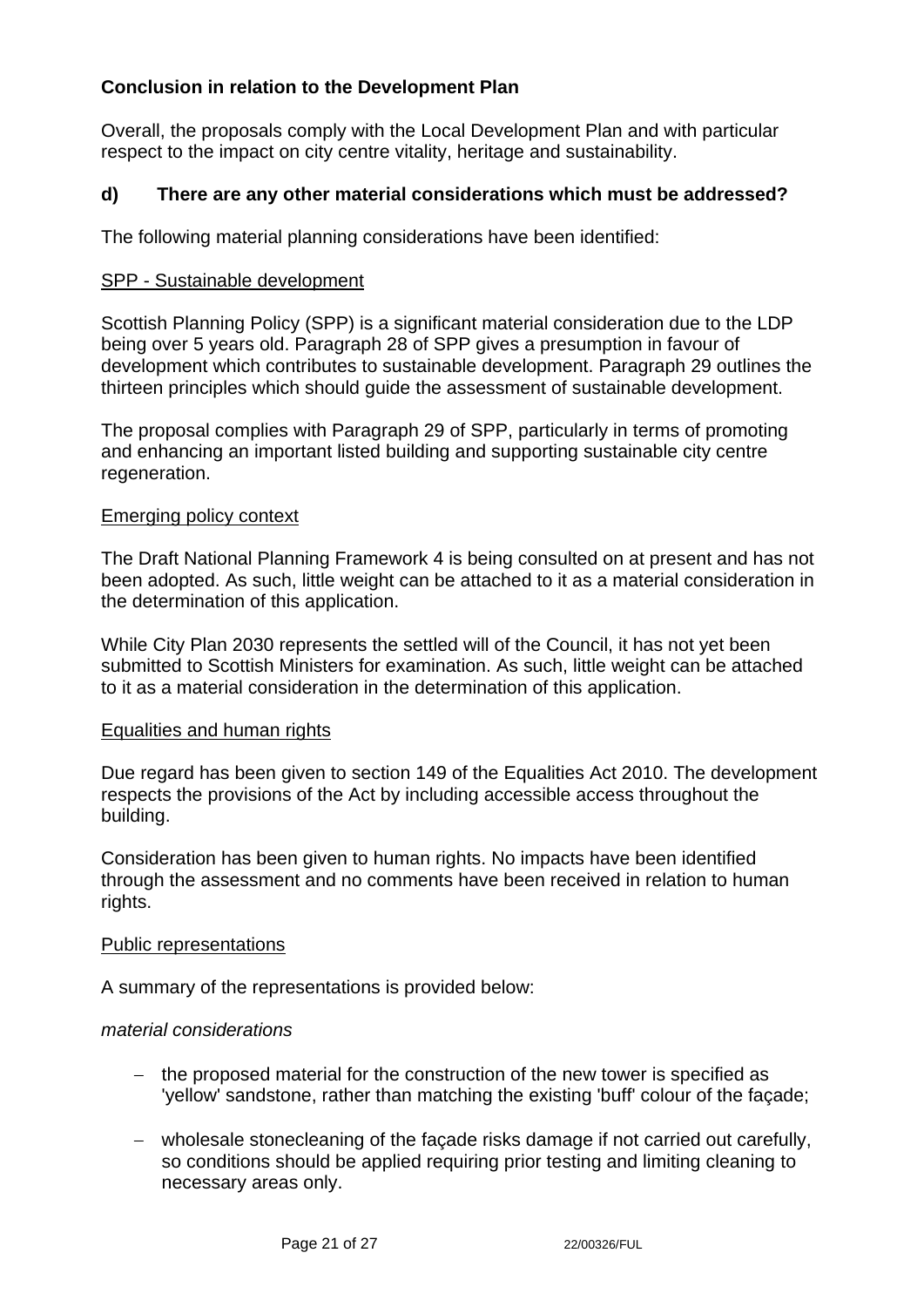These comments are addressed in section a) of the assessment and in a condition on stonecleaning.

− the proposed rooftop additions, including the tower on the corner of Rose Street and South St David Street will impinge on the quality of the customers' views over to the castle.

The impact of on key views is assessed in sections a) and b) of the assessment. Private views are not generally protected through the planning system.

− the use of Rose Street as the main entrance into the hotel will need special attention to ensure pedestrian safety.

Road safety is addressed in section c) of the assessment and the proposed entrance canopy with bollards around will provide a safe point for pedestrians.

#### *support comments*

- − the proposed development is well-considered, sensitive and respective of this iconic building but also creative and exciting in both ambition and vision. The retention of retail on basement, ground and first floor levels is welcomed, in particular the restoration and re-use of the main atrium.
- − the proposed development is a thoughtful and sensitive reimagining of this iconic city centre building, which will bring the building back to life for future generations;
- − the whole scheme with retail, restaurants and hotel will add to Edinburgh's economic and cultural appeal;
- − the idea of the extra roof tower on the corner of Rose Street and South St David Street is a definite enhancement of the building;
- − the proposed changes to the windows of the 1960's Princes Street facade are a great improvement; and
- − the new Rose Street building is a big improvement on the current bland one in terms of style and detailing and the bridge link being further set back is a definite gain.

#### *non-material considerations*

− due to the proximity of the proposed hotel bedroom windows to the Sainsbury store on the corner of St Andrew Square and Rose Street, the amenity of hotel residents could be adversely affected which could in lead to the established operations at the store being unfairly and unreasonably fettered in the future.

The amenity of non-residential uses is not protected in planning policy and guidance.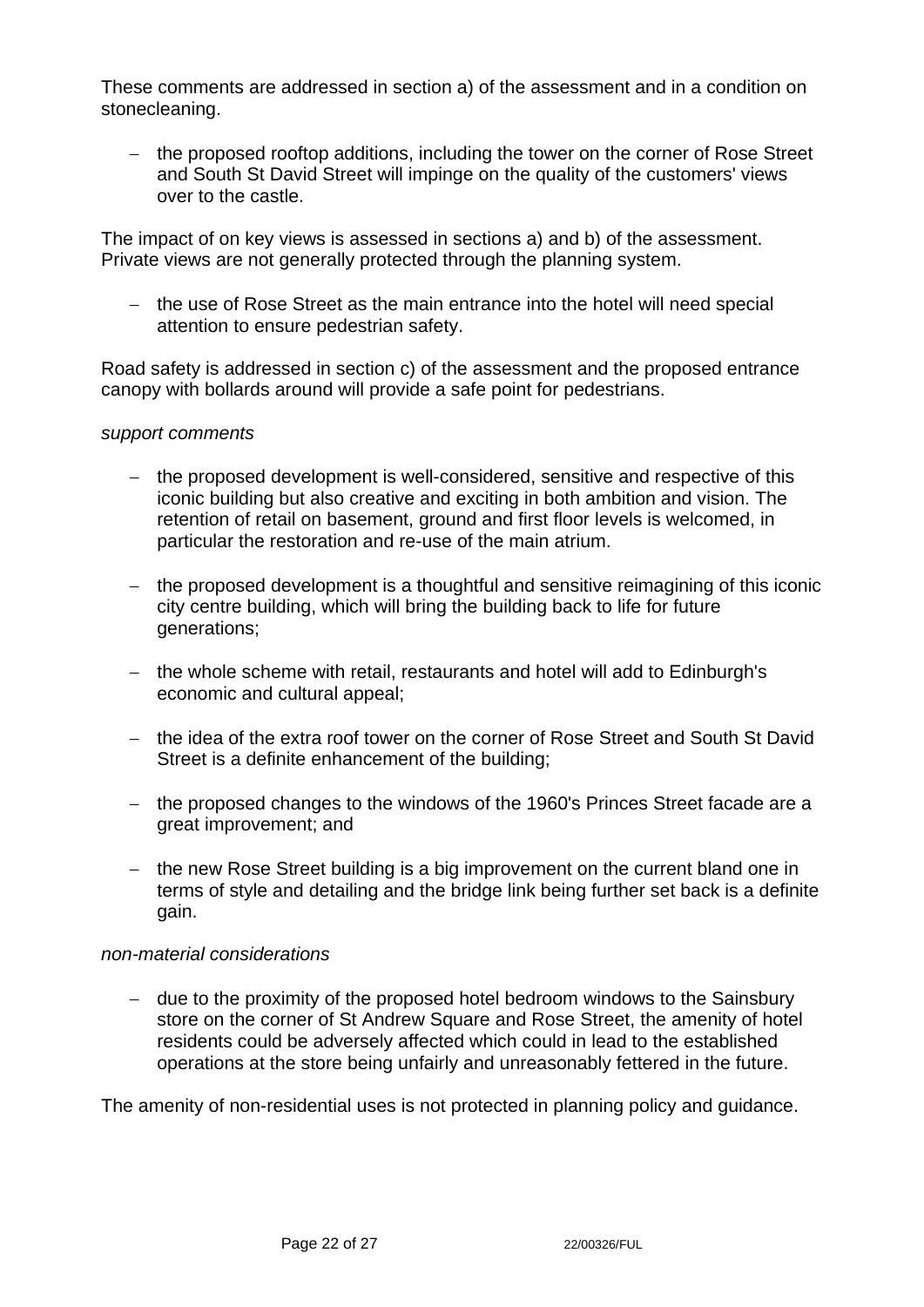## **Conclusion in relation to identified material considerations**

The proposals do not raise any issues in relation to other material considerations identified.

### **Overall conclusion**

The proposed development will preserve an iconic listed building in the heart of Edinburgh's historic core in an enduring and sustainable use. The scheme is conservation-led, and the proposed alterations and extensions are informed by thorough research of the building and its historical development.

The proposals are acceptable in terms of the Planning (Listed Buildings and Conservation Areas) (Scotland) Act 1997 and comply with the development plan. There are no material considerations which indicate that the proposal should be refused. Therefore, the recommendation is to grant planning permission.

# **Section C - Conditions/Reasons/Informatives**

The recommendation is subject to the following;

## **Conditions :-**

- 1. A programme of archaeological works, in the form of a historic building survey before and during construction works and public engagement programme, shall be undertaken to record and promote any significant archaeological remains. These works shall also include a detailed conservation plan for any proposed restoration works to key historic features, such as the former tearoom ceiling. Details of this programme shall be submitted to and approved in writing by the Planning Authority, having first been agreed by the City Archaeologist.
- 2. A detailed specification, including trade names where appropriate and sources, of all the proposed external materials shall be submitted to and approved in writing by the Planning Authority before the construction of the new elements hereby approved are commenced on site; Note: samples of the materials may be required.
- 3. Details of any proposed areas of stonecleaning and the proposed method shall be submitted to and approved in writing by the Planning Authority before any stonecleaning is commenced on site.
- 4. Details of the proposed cycle parking racks, including provision for various bicycle types and off-site visitor parking shall be submitted to and approved in writing by the Planning Authority before work is commenced on site.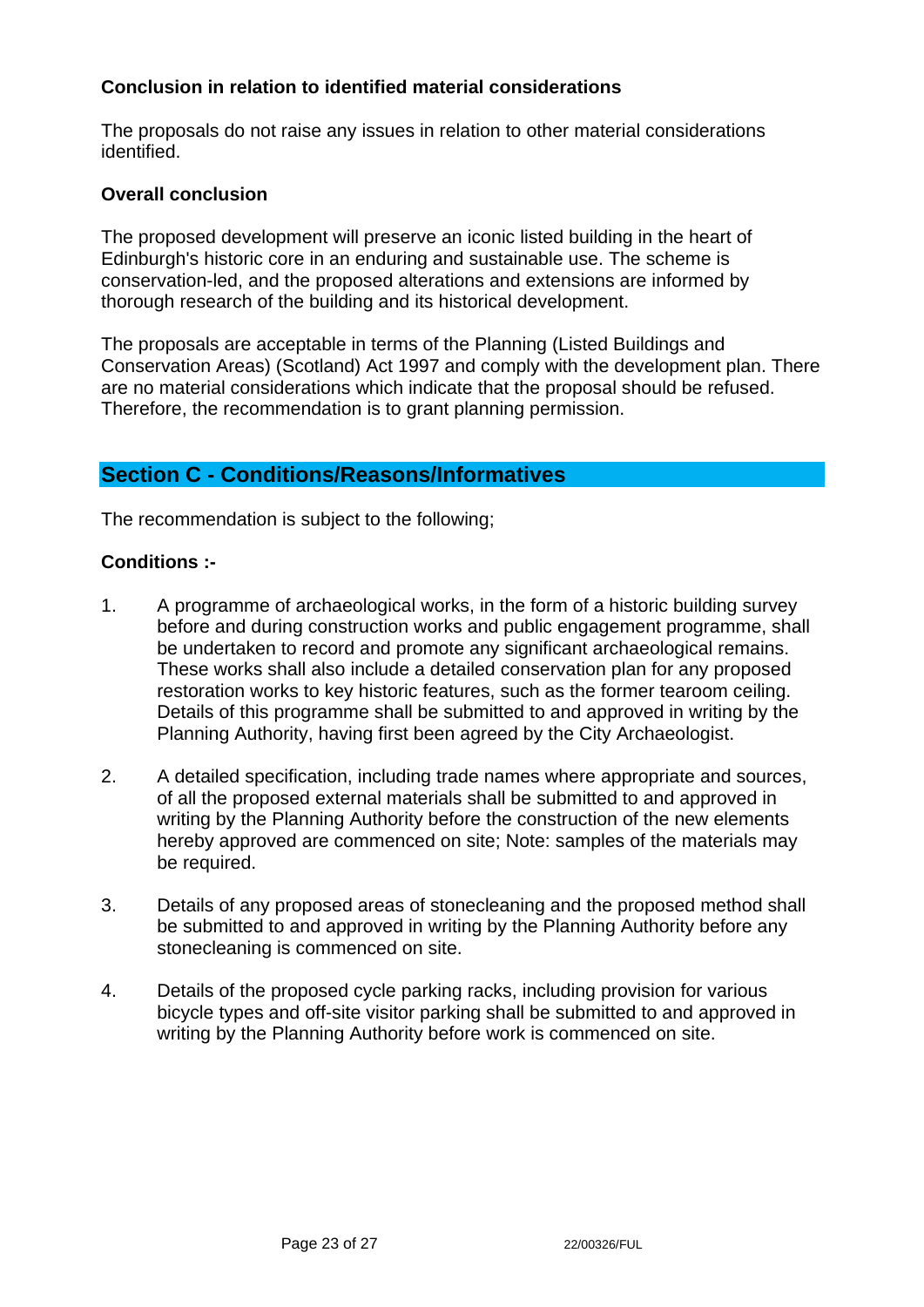5. Prior to commencement of development on site, A Bat Protection Plan, incorporating the mitigation measures detailed in section 4.4 of the 'The Jenners Building, Edinburgh Preliminary Bat Roost Assessment (PBRA) ' dated May 2022, shall be submitted to and approved in writing by the Planning Authority in consultation with NatureScot. Thereafter, the Bat Protection Plan shall be implemented as approved.

### **Reasons**:-

- 1. In order to safeguard the interests of archaeological heritage.
- 2. In order to enable the planning authority to consider this/these matter/s in detail.
- 3. In order to enable the planning authority to consider this/these matter/s in detail.
- 4. In order to enable the planning authority to consider this/these matter/s in detail.
- 5. To ensure that the development is carried out as proposed and to mitigate and compensate for the potential disturbance of a European Protected Species.

## **Informatives**

It should be noted that:

- 1. The development hereby permitted shall be commenced no later than the expiration of three years from the date of this consent.
- 2. No development shall take place on the site until a 'Notice of Initiation of Development' has been submitted to the Council stating the intended date on which the development is to commence. Failure to do so constitutes a breach of planning control, under Section 123(1) of the Town and Country Planning (Scotland) Act 1997.
- 3. As soon as practicable upon the completion of the development of the site, as authorised in the associated grant of permission, a 'Notice of Completion of Development' must be given, in writing to the Council.
- 4. a) The proposed hotel entrance canopy and other works on the public highway, including the relocation of street lighting and road signs, are not approved by the Roads Authority at this stage. Further detailed discussions and approvals will be required from the Roads Authority and approval may not necessarily be granted.
- b) The proposed bridge on Rose Street South Lane will require structural approval and appropriate signing.
- 5. In accordance with the Council's LTS Travplan3 policy, the applicant should consider developing a Travel Plan including a Welcome Pack, a high-quality map of the neighbourhood (showing cycling, walking and public transport routes to key local facilities), timetables for local public transport.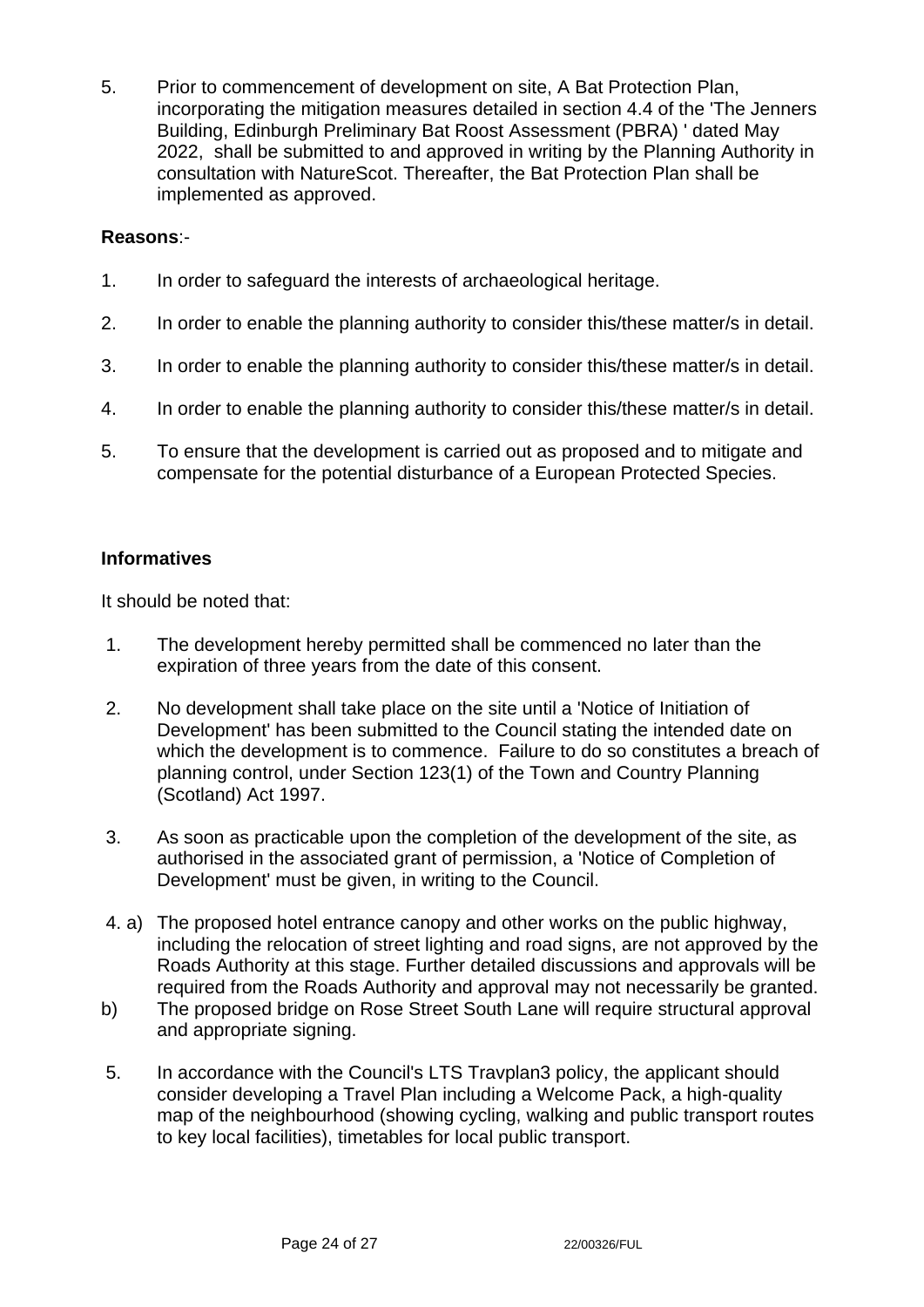- 6. The proposed site is adjacent to the operational Edinburgh Tram. An advisory note should be added to the decision notice, if permission is granted, noting that it would be desirable for the applicant to consult with the tram team regarding construction timing. This is due to the potential access implications of construction / delivery vehicles and likely traffic implications as a result of diversions in the area which could impact delivery to, and works at, the site. Tram power lines are over 5m above the tracks and do not pose a danger to pedestrians and motorists at ground level or to those living and working in the vicinity of the tramway. However, the applicant should be informed that there are potential dangers and, prior to commencing work near the tramway, a safe method of working must be agreed with the Council and authorisation to work obtained. Authorisation is needed for any of the following works either on or near the tramway:
	- Any work where part of the site such as tools, materials, machines, suspended loads or where people could enter the Edinburgh Tram Hazard Zone. For example, window cleaning or other work involving the use of ladders;
	- − Any work which could force pedestrians or road traffic to be diverted into the Edinburgh Trams Hazard Zone;
	- − Piling, using a crane, excavating more than 2m or erecting and dismantling scaffolding within 4m of the Edinburgh Trams Hazard Zone;
	- − Any excavation within 3m of any pole supporting overhead lines;
	- − Any work on sites near the tramway where vehicles fitted with cranes, tippers or skip loaders could come within the Edinburgh Trams Hazard Zone when the equipment is in use;
	- The Council has issued guidance to residents and businesses along the tram route and to other key organisations who may require access along the line.

See our full guidance on how to get permission to work near a tram way http://edinburghtrams.com/community/working-around-trams

7. The whole of Edinburgh is a smoke control area and the fireplaces within the building may not be used for the burning of wood or coal and shall only be used for the burning of approved smokeless fuels.

## **Background Reading/External References**

To view details of the application, go to the Planning Portal

### **Further Information -** [Local Development Plan](https://www.edinburgh.gov.uk/local-development-plan-guidance-1/edinburgh-local-development-plan/1)

**Date Registered: 28 January 2022**

**Drawing Numbers/Scheme**

01-58

Scheme 1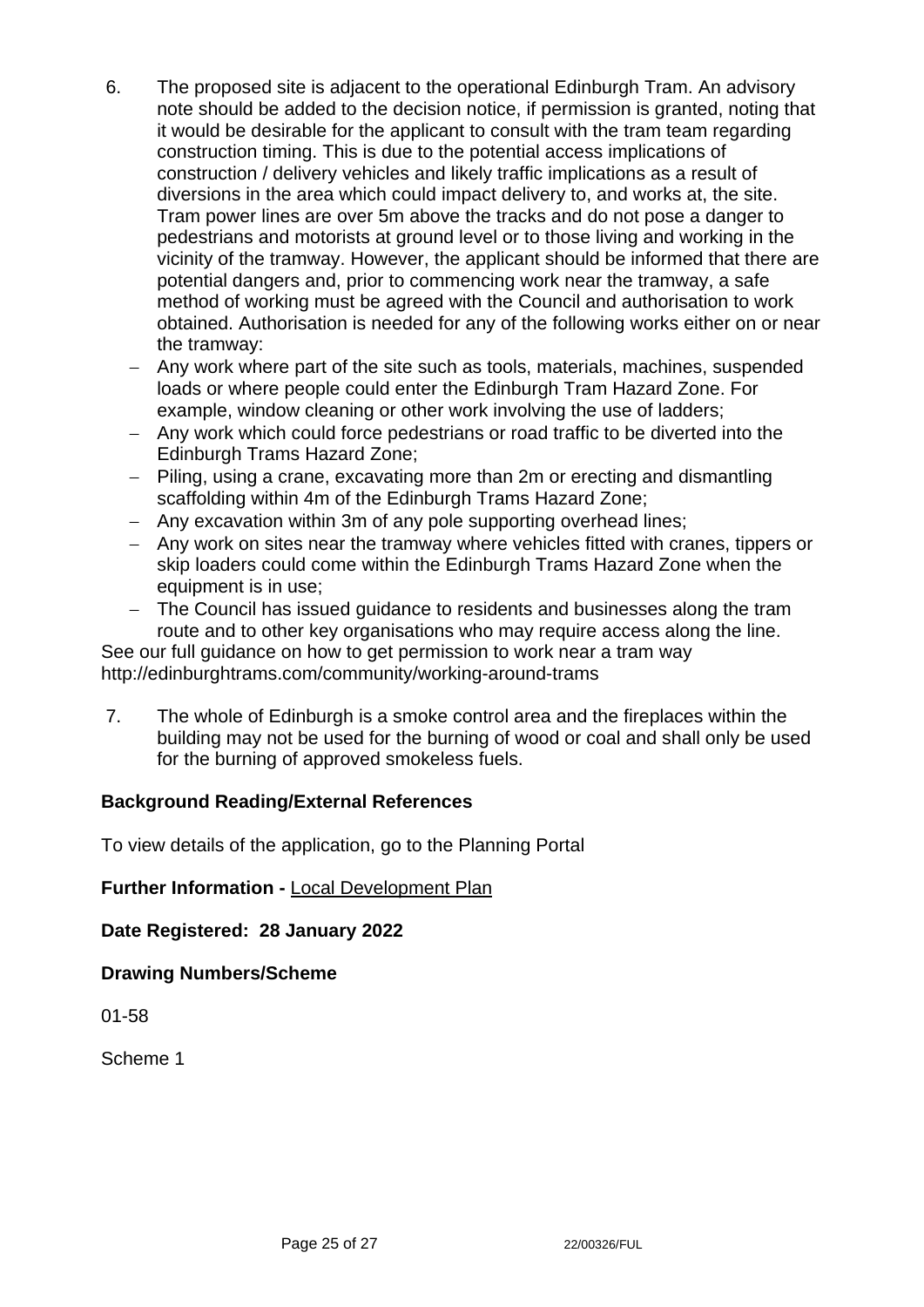#### **David Givan Chief Planning Officer PLACE The City of Edinburgh Council**

Contact: Clare Macdonald, Senior Planning Officer E-mail: clare.macdonald@edinburgh.gov.uk

Appendix 1

#### **Summary of Consultation Responses**

NAME: Transportation Planning COMMENT: No objections subject to conditions/informatives regarding further approval from the Roads Authority for works to the public highway, a Travel Plan and tram safety. DATE: 13 May 2022

#### NAME: Historic Environment Scotland

COMMENT: HES supports the proposals for the former Jenners store. The scheme will retain the significance, and revitalise the use, of Edinburgh's best known department store, whilst safeguarding the future use and maintenance for a category A listed building in Princes Street, in an era of retail transition. Some further thought could be given to the detailed design of the tower element, but the principle is supported. The proposals are unlikely to have any significant impact on the OUV of the World Heritage Site or the New Town Gardens Designed Landscape. DATE: 25 February 2022

NAME: New Town/Broughton Community Council COMMENT: No comments have been received. DATE:

#### NAME: Edinburgh World Heritage

COMMENT: Edinburgh World Heritage has no objection to the proposed works. On balance of the clear heritage benefits of the proposals alongside localized elements of harm and subject to detail, the proposals would have a neutral impact on the Outstanding Universal Value of the World Heritage Site. DATE: 23 March 2022

#### NAME: Archaeologist

COMMENT: The site lies within an area of considerable archaeological significance, at the eastern end of Princes Street and within the First New Town and World Heritage Site.

The proposals will require alterations to the existing building which contains significant historic architectural features and will reveal important elements of the store's development.

Accordingly, a condition is required to ensure that a programme of archaeological work is undertaken during development to provide a detailed record of these features and ensure that the conservation of key elements is carried out in an appropriate manner. DATE: 15 March 2022